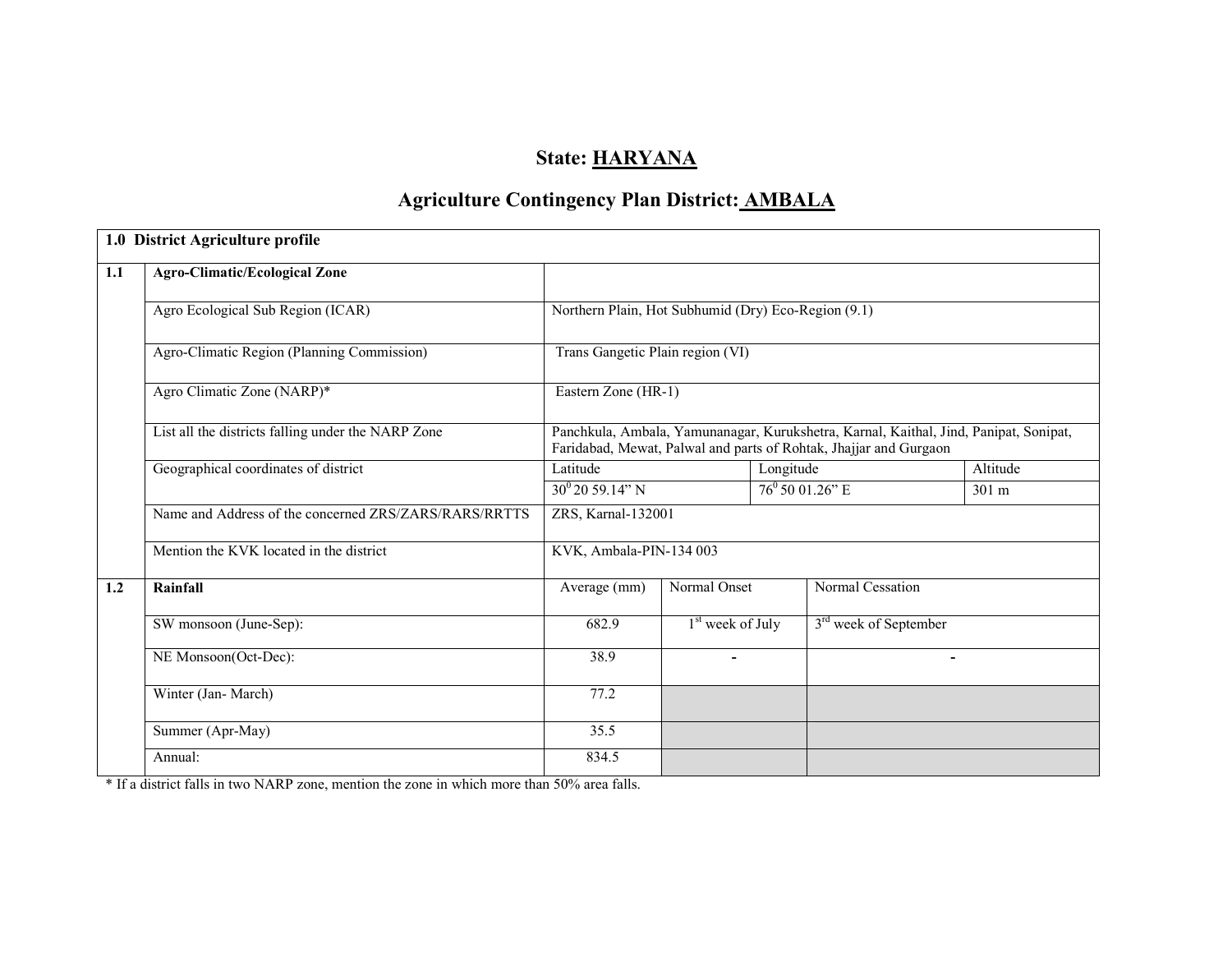| 1.3 | Land use pattern<br>of the district<br>(latest statistics) | ™otal<br>geographical<br>area | Forest<br>area | and under_<br>non-<br>agricultural use | Permanent<br>pastures | Cultivabl<br>e waste<br>land | Land under Misc.<br>tree crops and<br>groves | Barren and<br>uncultivable<br>land | ∠urrent<br>fallows | Other<br>fallows |
|-----|------------------------------------------------------------|-------------------------------|----------------|----------------------------------------|-----------------------|------------------------------|----------------------------------------------|------------------------------------|--------------------|------------------|
|     | Area (000 ha)                                              | . ت                           |                |                                        |                       |                              |                                              |                                    |                    |                  |

(Source: Statistical Abstract Haryana: 2007-08)

| 1.4 | <b>Major Soil types</b> | Area ('000 ha) | Per cent $(\%)$ of total area |
|-----|-------------------------|----------------|-------------------------------|
|     | Sandy loam soils        | 158            | 78                            |
|     |                         |                |                               |
|     | Loamy sand soils        | 43             | nn<br>--                      |
|     |                         |                |                               |
|     | Total                   | 201            |                               |
|     |                         |                |                               |

| 1.5 | <b>Agricultural land use</b> | Area $(^{\circ}000$ ha) | Cropping intensity % |
|-----|------------------------------|-------------------------|----------------------|
|     | Net sown area                | 132                     | 156                  |
|     | Area sown more than once     | 74                      |                      |
|     | Gross cropped area           | 206                     |                      |

| 1.6 | Irrigation                   | Area ('000 ha) |                |        |  |  |  |  |
|-----|------------------------------|----------------|----------------|--------|--|--|--|--|
|     | Net irrigated area           | 112            |                |        |  |  |  |  |
|     | Gross irrigated area         | 186            |                |        |  |  |  |  |
|     | Rainfed area                 | 20             |                |        |  |  |  |  |
|     | <b>Sources of Irrigation</b> | Number         | Area ('000 ha) | % area |  |  |  |  |
|     | Canals                       |                | 15             | 13.4   |  |  |  |  |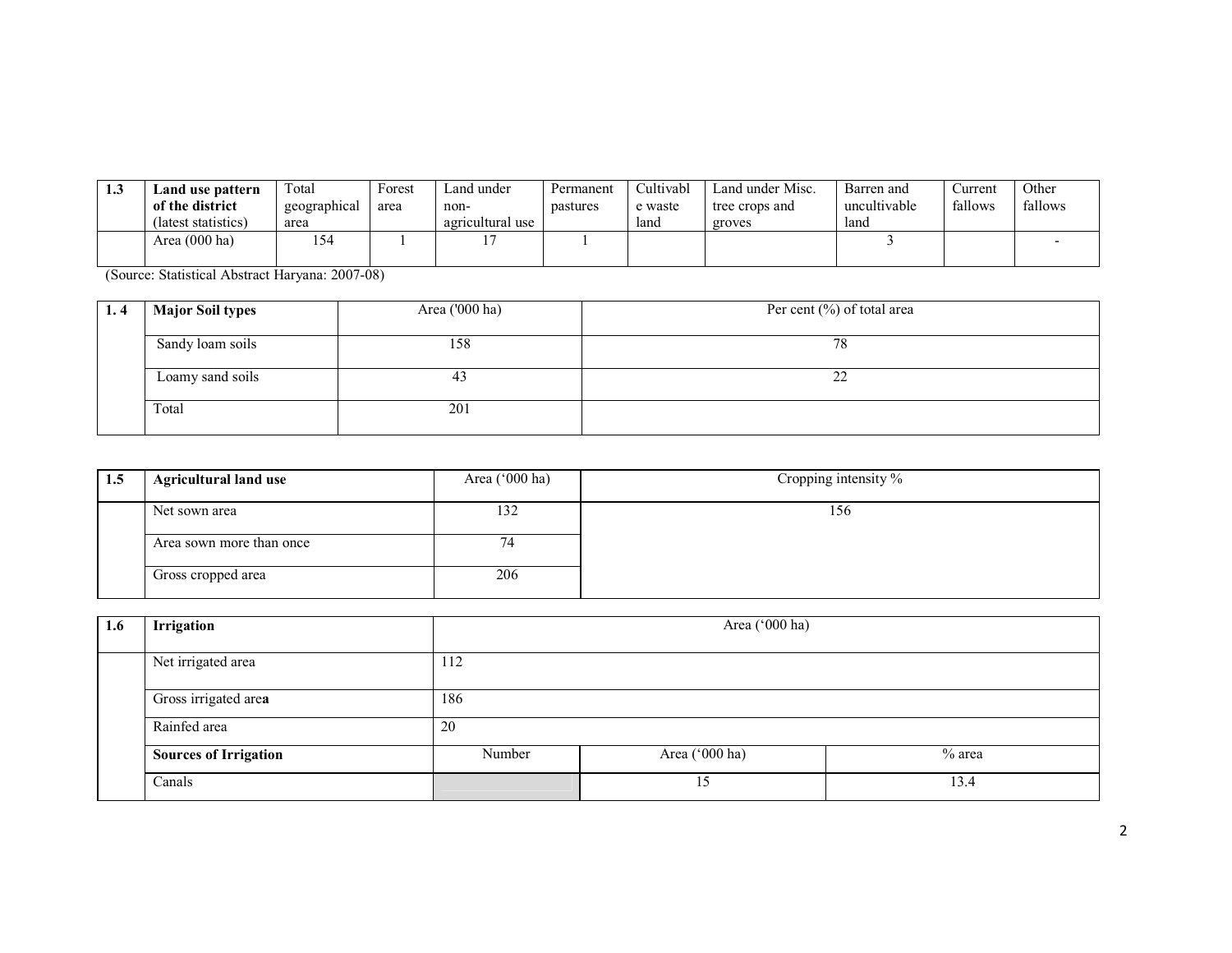| Tanks                            | $\overline{\phantom{a}}$ |                          | $\overline{\phantom{a}}$ | $\overline{\phantom{a}}$ |
|----------------------------------|--------------------------|--------------------------|--------------------------|--------------------------|
| Open wells                       | $\overline{\phantom{a}}$ |                          | $\overline{\phantom{a}}$ | $\overline{\phantom{0}}$ |
| Bore wells                       | $\overline{\phantom{a}}$ |                          | 96                       | 85.7                     |
| Lift irrigation                  | $\overline{\phantom{a}}$ |                          | $\blacksquare$           | $\overline{\phantom{0}}$ |
| Other sources                    | $\blacksquare$           |                          |                          | 0.9                      |
| Total                            | $\overline{\phantom{a}}$ |                          | 112                      | $\overline{\phantom{a}}$ |
| Pumpsets                         | 23843                    |                          | $\overline{\phantom{a}}$ | $\overline{\phantom{a}}$ |
| Micro-irrigation                 |                          |                          |                          | ٠                        |
| Groundwater availability and use | No. of blocks            | $%$ area                 |                          | Quality of water         |
| Over exploited*                  | $\overline{\phantom{a}}$ | $\overline{\phantom{a}}$ |                          |                          |
| Critical                         |                          | 25                       |                          | $\overline{\phantom{a}}$ |
| Semi-critical                    | $\overline{2}$           | 50                       |                          | $\overline{\phantom{0}}$ |
| Safe                             |                          | $\overline{25}$          |                          | $\overline{\phantom{a}}$ |
| Wastewater availability and use  | NA                       |                          |                          |                          |
| Ground water quality             | Alkaline in nature       |                          |                          |                          |
|                                  |                          |                          |                          |                          |

\*over-exploited: groundwater utilization > 100%; critical: 90-100%; semi-critical: 70-90%; safe: <70%

#### 1.7 Area under major field crops & Horticulture (as per latest figures (2008-09)

| 1.7 | <b>Major Field Crops cultivated</b> |                          | Area ('000 ha)* |              |                  |                          |              |                          |                    |  |
|-----|-------------------------------------|--------------------------|-----------------|--------------|------------------|--------------------------|--------------|--------------------------|--------------------|--|
|     |                                     |                          | <b>Kharif</b>   |              |                  | Rabi                     |              | <b>Summer</b>            | <b>Grand Total</b> |  |
|     |                                     | <b>Irrigated</b>         | <b>Rainfed</b>  | <b>Total</b> | <b>Irrigated</b> | <b>Rainfed</b>           | <b>Total</b> |                          |                    |  |
|     | Wheat                               | $\overline{\phantom{0}}$ |                 | -            | 81.7             |                          | -            |                          | 81.7               |  |
|     | Rice                                | 75.7                     | . .             | -            | -                | $\overline{\phantom{a}}$ | -            | $\overline{\phantom{0}}$ | 75.7               |  |
|     | Sugarcane                           | $\overline{\phantom{0}}$ |                 |              | 14.3             | $\overline{\phantom{a}}$ | -            | $\overline{\phantom{0}}$ | 14.3               |  |
|     | Maize                               | $\overline{\phantom{0}}$ | $- -$           | 8.2          | -                | $\overline{\phantom{a}}$ | -            | $\overline{\phantom{0}}$ | 8.2                |  |
|     | <b>Horticulture crops - Fruits</b>  |                          |                 |              |                  | <b>Total area</b>        |              |                          |                    |  |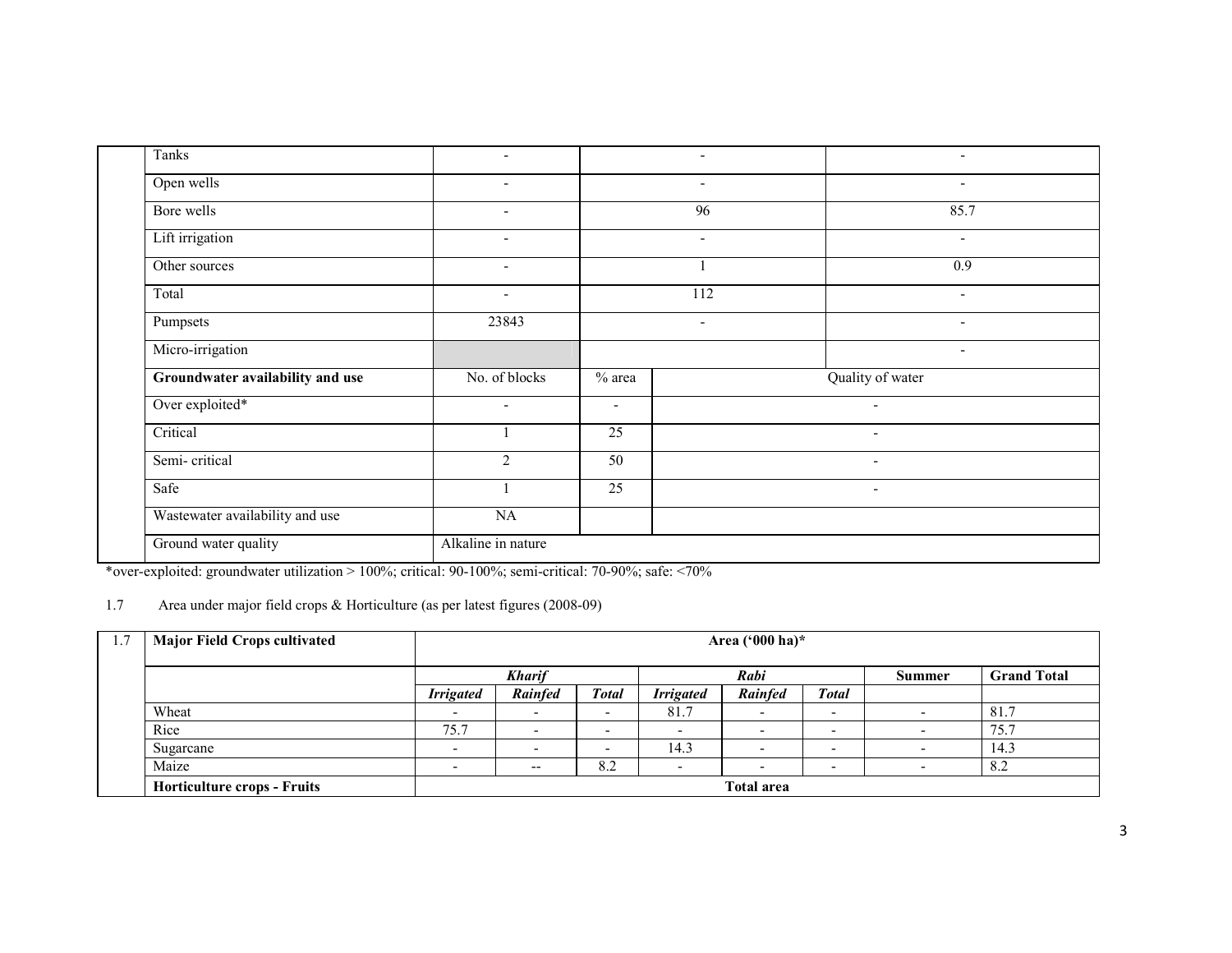| Mango                               | 1.1                      |
|-------------------------------------|--------------------------|
| Guava                               | 0.3                      |
| Citrus                              | 0.2                      |
| Chiku                               | 0.1                      |
| Horticultural crops - Vegetables    | <b>Total area</b>        |
| Potato                              | 3.1                      |
| Onion                               | 2.3                      |
| Radish                              | 2.1                      |
| Cauliflower                         | 2.0                      |
| <b>Medicinal and Aromatic crops</b> | $\overline{\phantom{a}}$ |
| <b>Plantation crops</b>             | $\overline{\phantom{a}}$ |
| <b>Fodder crops</b>                 | $\overline{\phantom{a}}$ |
| Total fodder crop area              | $\overline{\phantom{a}}$ |
| Grazing land                        | $\overline{\phantom{a}}$ |
| Sericulture etc                     | $\overline{\phantom{a}}$ |

\* If break-up data (irrigated, rainfed) is not available, give total area

| 1.8 | Livestock (in number)                          | <b>Male ('000)</b> | Female ('000) | <b>Total ('000)</b>       |
|-----|------------------------------------------------|--------------------|---------------|---------------------------|
|     |                                                |                    |               |                           |
|     | Non descriptive Cattle (local low yielding)    |                    |               | 56                        |
|     | Crossbred cattle                               |                    |               |                           |
|     | Non descriptive Buffaloes (local low yielding) |                    |               | 216                       |
|     | <b>Graded Buffaloes</b>                        |                    |               | $\overline{\phantom{0}}$  |
|     | Goat                                           |                    |               |                           |
|     | Sheep                                          |                    |               | 19                        |
|     | Others Equine (Horse &Pony)                    |                    |               |                           |
|     | Commercial dairy farms (Number)                |                    |               |                           |
| 1.9 | <b>Poultry</b>                                 | No. of farms       |               | Total No. of birds ('000) |
|     | Commercial                                     | 714                |               |                           |
|     | Backyard                                       | 25                 |               |                           |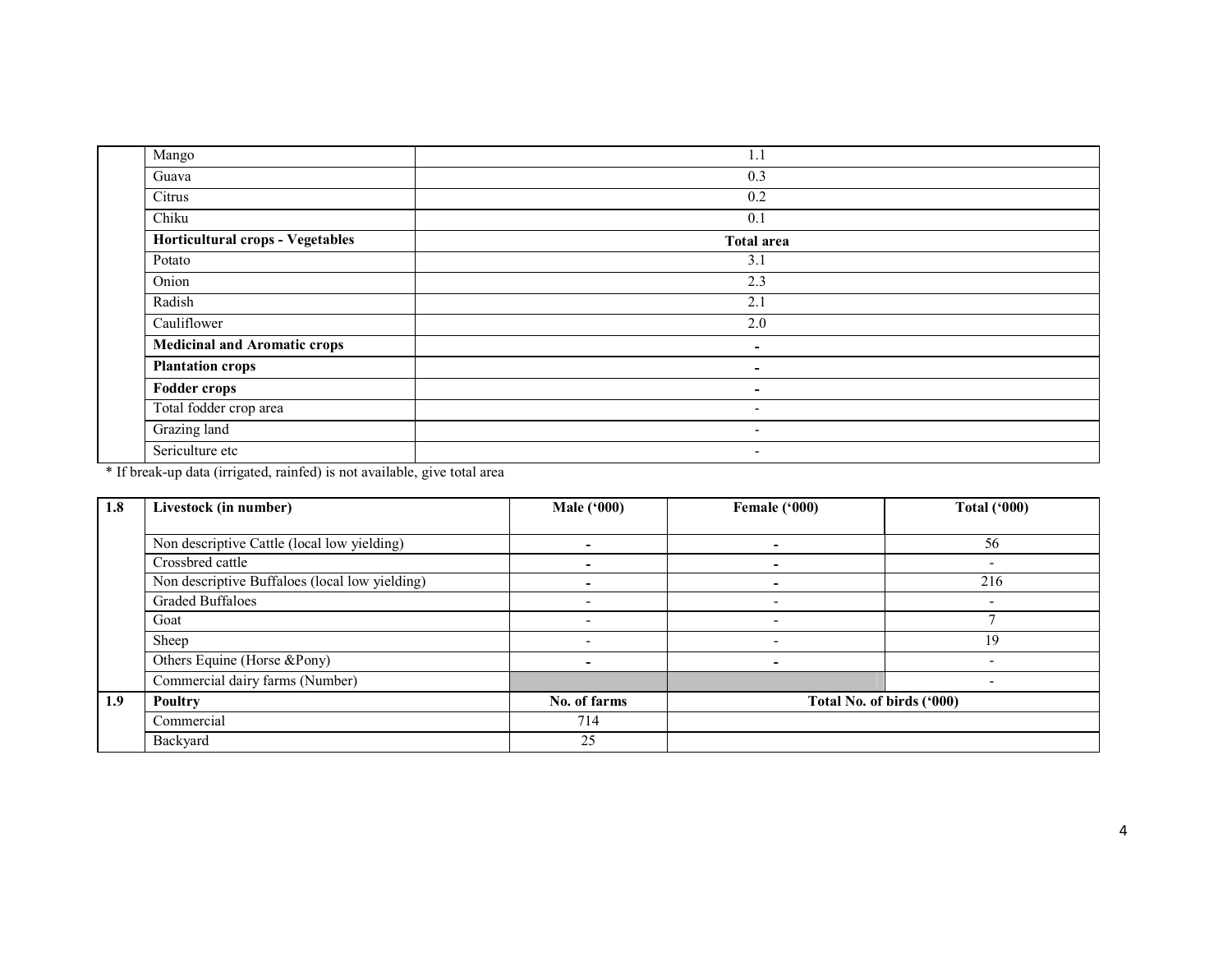| 1.10 | <b>Inland Fisheries</b> | Area (ha) | Yield $(t/ha)$ | Production (tones) |  |
|------|-------------------------|-----------|----------------|--------------------|--|
|      | Brackish water          |           |                |                    |  |
|      | Fresh water             |           |                |                    |  |

| 1.11 | Production and Productivity of   | <b>Kharif</b>            |                          | Rabi                     |                              | <b>Summer</b>                |                          | Total                    |              |
|------|----------------------------------|--------------------------|--------------------------|--------------------------|------------------------------|------------------------------|--------------------------|--------------------------|--------------|
|      | major crops (Average of last 3   | Production               | Productivity             | Production               | Productivity                 | Production                   | Productivity             | Production               | Productivity |
|      | years: 2006,07, 08)              | (000 t)                  | (kg/ha)                  | (000 t)                  | (kg/ha)                      | (000 t)                      | (kg/ha)                  | (000 t)                  | (kg/ha)      |
|      | Wheat                            | $\overline{\phantom{0}}$ |                          | 312                      | 3806                         | $\qquad \qquad \blacksquare$ |                          | 312                      | 3806         |
|      | Rice                             | 261                      | 3438                     | $\blacksquare$           | $\qquad \qquad \blacksquare$ | $\overline{\phantom{a}}$     | $\overline{\phantom{0}}$ | 261                      | 3438         |
|      | Sugarcane (Gur)                  | 91                       | 6501                     | $\overline{\phantom{a}}$ |                              | $\overline{\phantom{a}}$     | $\overline{\phantom{0}}$ | 91                       | 6501         |
|      | Maize                            | 7                        | 2268                     | $\overline{\phantom{a}}$ |                              | $\overline{\phantom{a}}$     | $\overline{\phantom{0}}$ | 7                        | 2268         |
|      | <b>Major Horticultural crops</b> |                          |                          |                          |                              |                              |                          |                          |              |
|      | Mango                            | $\overline{\phantom{0}}$ | ۰                        | $\overline{\phantom{a}}$ | $\overline{\phantom{a}}$     | $\overline{\phantom{a}}$     | $\overline{\phantom{a}}$ | $\overline{\phantom{0}}$ | 7933         |
|      | Guava                            | $\overline{\phantom{0}}$ | -                        | $\overline{\phantom{a}}$ | $\overline{\phantom{a}}$     | $\overline{\phantom{a}}$     | $\overline{\phantom{a}}$ | $\overline{\phantom{0}}$ | 850          |
|      | Citrus                           |                          | -                        | $\overline{\phantom{a}}$ | $\overline{\phantom{a}}$     | $\overline{\phantom{a}}$     | $\overline{\phantom{a}}$ | $\overline{\phantom{a}}$ | 510          |
|      | Chiku                            | $\overline{\phantom{a}}$ | $\overline{\phantom{0}}$ | $\overline{\phantom{a}}$ | -                            | $\overline{\phantom{a}}$     | $\overline{\phantom{a}}$ | $\overline{\phantom{0}}$ | 340          |
|      | Major Vegetable crops            |                          |                          |                          |                              |                              |                          |                          |              |
|      | Potato                           |                          | ۰                        | 41140                    | 13625                        | $\overline{\phantom{0}}$     | $\overline{\phantom{a}}$ | 41140                    | 13625        |
|      | Onion                            | $\overline{\phantom{a}}$ | -                        | 27320                    | 13346                        | ۰                            |                          | 27320                    | 13346        |
|      | Radish                           | $\overline{\phantom{a}}$ | ۰                        | 24577                    | 13707                        | -                            |                          | 24577                    | 13707        |
|      | Cauliflower                      | $\overline{\phantom{a}}$ | -                        | 32407                    | 17545                        | $\overline{\phantom{a}}$     | $\overline{\phantom{a}}$ | 32407                    | 17545        |

(Source: Statistical Abstract of Haryana)

| 1.12 | Sowing window for 5 major crops | Wheat                      | Rice                | Sugarcane                                  | Maize         |
|------|---------------------------------|----------------------------|---------------------|--------------------------------------------|---------------|
|      |                                 |                            |                     |                                            |               |
|      | Kharif-Rainfed                  |                            |                     |                                            | Monsoon onset |
|      | Kharif-Irrigated                |                            | $15$ May $-30$ June | Mid February – End March   25 June-20 July |               |
|      | Rabi-Rainfed                    |                            |                     |                                            |               |
|      | Rabi-Irrigated                  | October end $-15$ November |                     |                                            |               |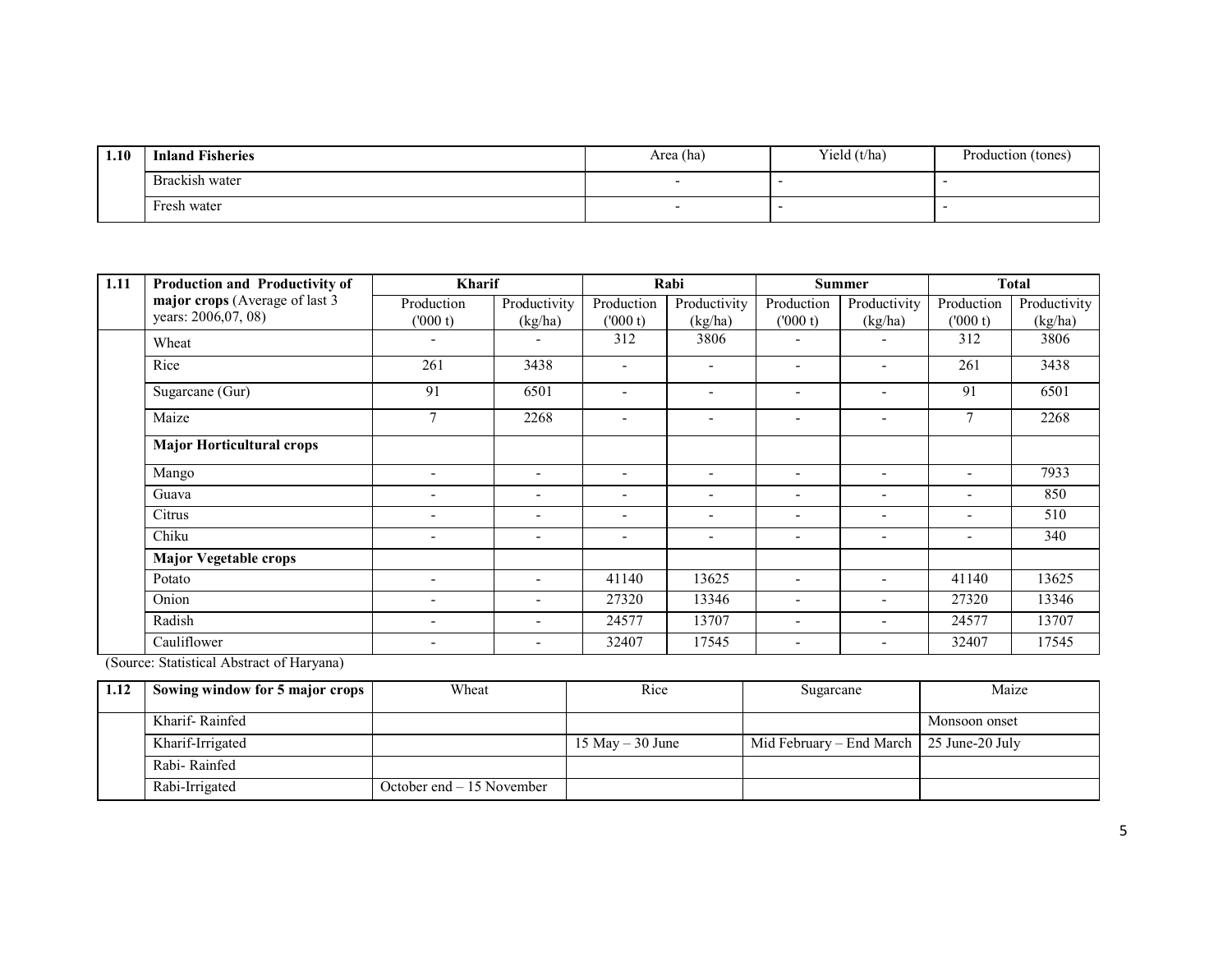| 1.13 | What is the major contingency the<br>district is prone to? (Tick mark) | Regular | Occasional               | <b>None</b> |
|------|------------------------------------------------------------------------|---------|--------------------------|-------------|
|      | Drought                                                                |         |                          |             |
|      | Flood                                                                  |         |                          |             |
|      | Cyclone                                                                |         |                          |             |
|      | Hail storm                                                             |         |                          |             |
|      | Heat wave                                                              |         |                          |             |
|      | Cold wave                                                              |         | $\overline{\phantom{0}}$ |             |
|      | Frost                                                                  |         |                          |             |
|      | Sea water intrusion                                                    |         |                          |             |
|      | Pests and disease outbreak                                             |         |                          |             |

| 1.14 | Include Digital maps of the district for | Location map of district with in State as Annexure I | Enclosed: Yes |
|------|------------------------------------------|------------------------------------------------------|---------------|
|      |                                          | Mean annual rainfall as Annexure 2                   | Enclosed: Yes |
|      |                                          | Soil map as Annexure 3                               | Enclosed: No  |

### 2.0 Strategies for weather related contingencies

2.1 Drought

2.1.1 Rainfed situation (No rainfed cultivation)

| Condition                   |           |                                      |                 | <b>Suggested Contingency measures</b> |                   |
|-----------------------------|-----------|--------------------------------------|-----------------|---------------------------------------|-------------------|
| <b>Early season drought</b> |           | Major Farming   Crop/cropping system | Change in crop/ | Agronomic measures                    | <b>Remarks</b> on |
| (delayed onset)             | situation |                                      | cropping system |                                       | Implementation    |
| Delay by 2 weeks            |           |                                      | NA              |                                       |                   |
| (Specify month)             |           |                                      |                 |                                       |                   |
|                             |           |                                      |                 |                                       |                   |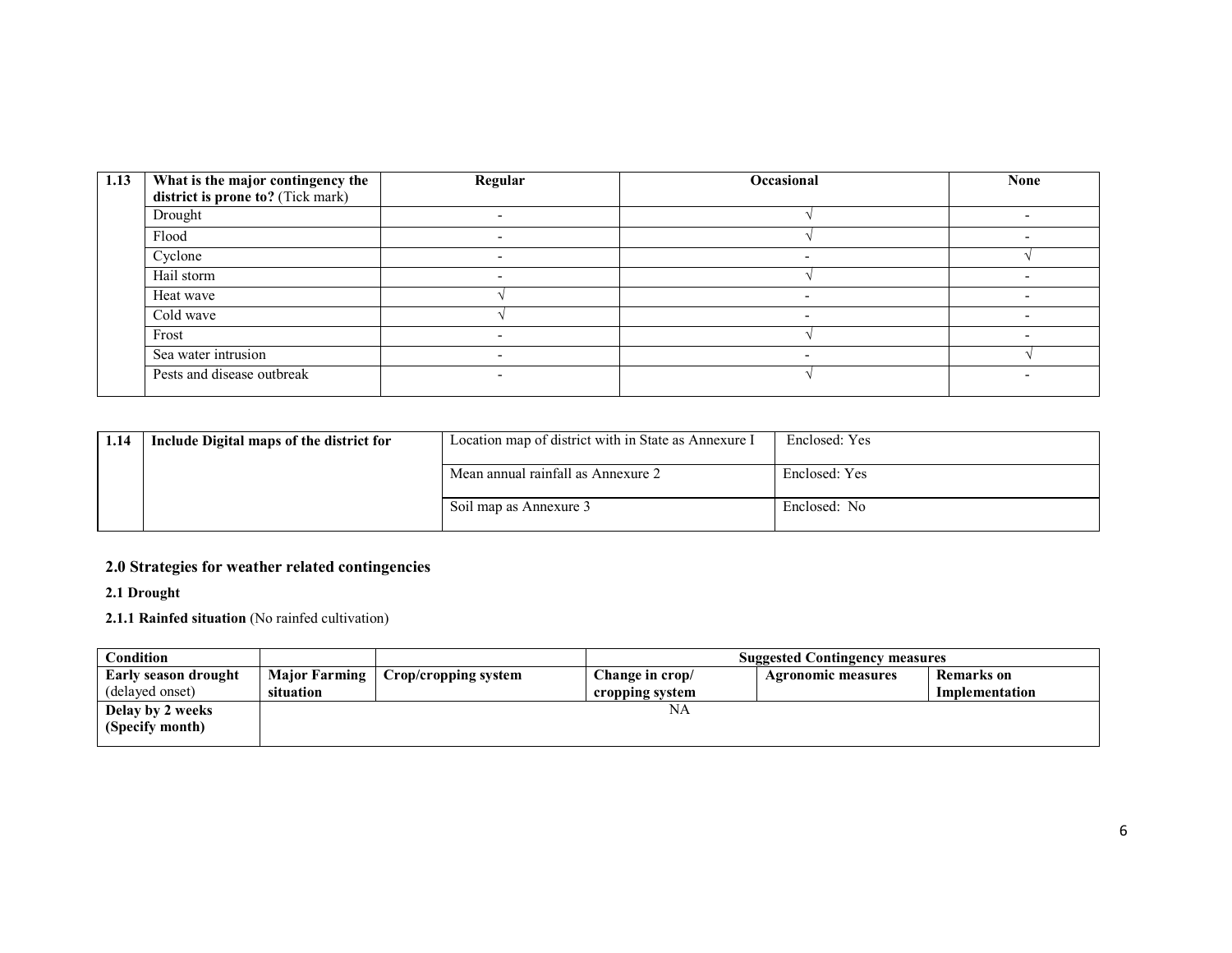| Condition                   |              |                      |                 | <b>Suggested Contingency measures</b> |                |
|-----------------------------|--------------|----------------------|-----------------|---------------------------------------|----------------|
| <b>Early season drought</b> | <b>Major</b> | Crop/cropping system | Change in crop/ | <b>Agronomic measures</b>             | Remarks on     |
| (delayed onset)             | Farming      |                      | cropping system |                                       | Implementation |
|                             | situation    |                      |                 |                                       |                |
|                             |              |                      | NA              |                                       |                |
| Delay by 4 weeks (Specify   |              |                      |                 |                                       |                |
| month)                      |              |                      |                 |                                       |                |

| <b>Condition</b>                        |                               |                      | <b>Suggested Contingency measures</b> |                           |                                     |
|-----------------------------------------|-------------------------------|----------------------|---------------------------------------|---------------------------|-------------------------------------|
| Early season drought<br>(delayed onset) | Major<br>Farming<br>situation | Crop/cropping system | Change in crop/<br>cropping system    | <b>Agronomic measures</b> | <b>Remarks</b> on<br>Implementation |
| Delay by 6 weeks (Specify<br>month)     |                               |                      | NA                                    |                           |                                     |

| $\complement$ ondition                         |                               |                      | <b>Suggested Contingency measures</b> |                    |                              |
|------------------------------------------------|-------------------------------|----------------------|---------------------------------------|--------------------|------------------------------|
| <b>Early season drought</b><br>(delayed onset) | Major<br>Farming<br>situation | Crop/cropping system | Change in crop/<br>cropping system    | Agronomic measures | Remarks on<br>Implementation |
| Delay by 8 weeks                               |                               |                      | NΑ                                    |                    |                              |

| Condition                                                                                                       |                                      |                      |                 | <b>Suggested Contingency measures</b>             |                                     |
|-----------------------------------------------------------------------------------------------------------------|--------------------------------------|----------------------|-----------------|---------------------------------------------------|-------------------------------------|
| Early season drought<br>(Normal onset)                                                                          | <b>Major</b><br>Farming<br>situation | Crop/cropping system | Crop management | Soil nutrient & moisture<br>conservation measures | <b>Remarks</b> on<br>Implementation |
| Normal onset followed by<br>15-20 days dry spell after<br>sowing leading to poor<br>germination/crop stand etc. |                                      |                      | NA              |                                                   |                                     |

| $\complement$ ondition                               |                   |                      | <b>Suggested Contingency measures</b> |                                                   |                              |
|------------------------------------------------------|-------------------|----------------------|---------------------------------------|---------------------------------------------------|------------------------------|
| Mid season drought (long<br>dry spell, consecutive 2 | Major<br>arming ! | Crop/cropping system | Crop management                       | Soil nutrient & moisture<br>conservation measures | Remarks on<br>Implementation |
| weeks rainless $(>2.5$ mm)                           | situation         |                      |                                       |                                                   |                              |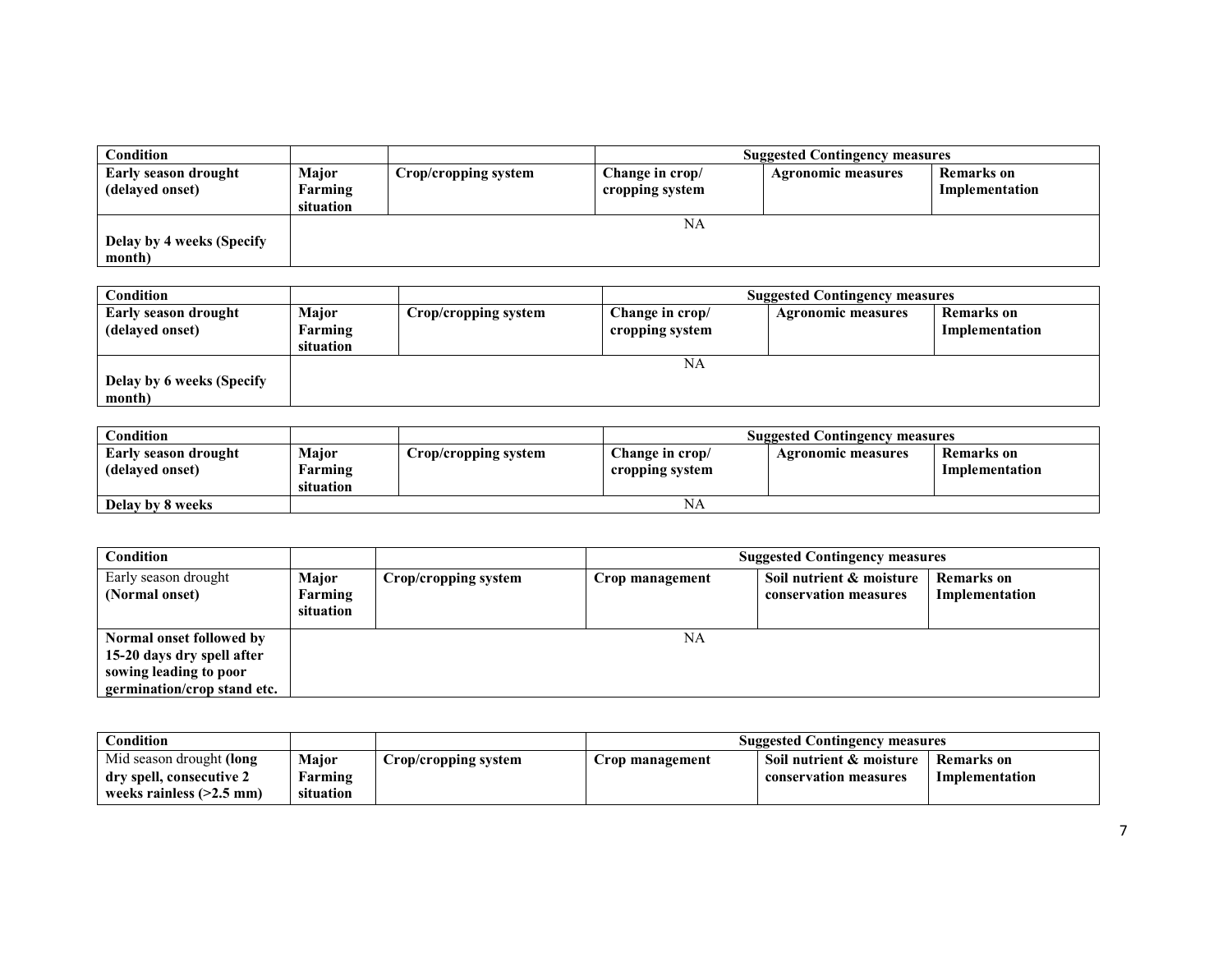| period)             |           |  |  |  |  |
|---------------------|-----------|--|--|--|--|
|                     |           |  |  |  |  |
| At vegetative stage | <b>NA</b> |  |  |  |  |

| Condition                              |                                   |                      | <b>Suggested Contingency measures</b> |                                                      |                              |
|----------------------------------------|-----------------------------------|----------------------|---------------------------------------|------------------------------------------------------|------------------------------|
| Mid season drought<br>(long dry spell) | <b>Major Farming</b><br>situation | Crop/cropping system | Crop management                       | Soil nutrient &<br>moisture conservation<br>measures | Remarks on<br>Implementation |
| At reproductive<br>stage               |                                   |                      | NA                                    |                                                      |                              |

| Condition               |                                   |                      |                 | <b>Suggested Contingency measures</b> |                                     |
|-------------------------|-----------------------------------|----------------------|-----------------|---------------------------------------|-------------------------------------|
| <b>Terminal drought</b> | <b>Major Farming</b><br>situation | Crop/cropping system | Crop management | Rabi crop planning                    | <b>Remarks</b> on<br>Implementation |
|                         |                                   |                      | NA              |                                       |                                     |

#### 2.1.2 Irrigated situation

| <b>Condition</b> |                |               | <b>Suggested Contingency measures</b> |                                                                      |                           |  |
|------------------|----------------|---------------|---------------------------------------|----------------------------------------------------------------------|---------------------------|--|
|                  | Major          | Crop/cropping | Change in                             | <b>Agronomic measures</b>                                            | <b>Remarks</b> on         |  |
|                  | Farming        | system        | $\mathbf{crop/cropping}$              |                                                                      | Implementation            |  |
|                  | situation      |               | svstem                                |                                                                      |                           |  |
| Delayed/         | Light sandy    | Rice-Wheat    | No change                             | Use 10-15% higher seed rate, optimum plant spacing                   | Seeds from State.         |  |
| limited          | loam soil with |               |                                       | Sprinkler irrigation, Planting on beds, planting with ridger seeder, | national seed and private |  |
| release of       | tubewell/canal |               |                                       | Laser land leveling.                                                 | seed agencies. The        |  |
| water in         | irrigated      |               |                                       | Conjunctive use of canal and ground waters.                          | schemes of NREGS,         |  |
| canals due to    | condition      |               |                                       | Split application of fertilizer, Application of organic manures,     | RKRY, NFSM, NHM are       |  |
| low rainfall     | prominently    |               |                                       | Straw mulching, Marginal ground waters for life saving irrigation    | in operation.             |  |
|                  | tubewell       |               |                                       | Short duration cultivars, Adoption of plant protection measures.     | Govt. subsidy on          |  |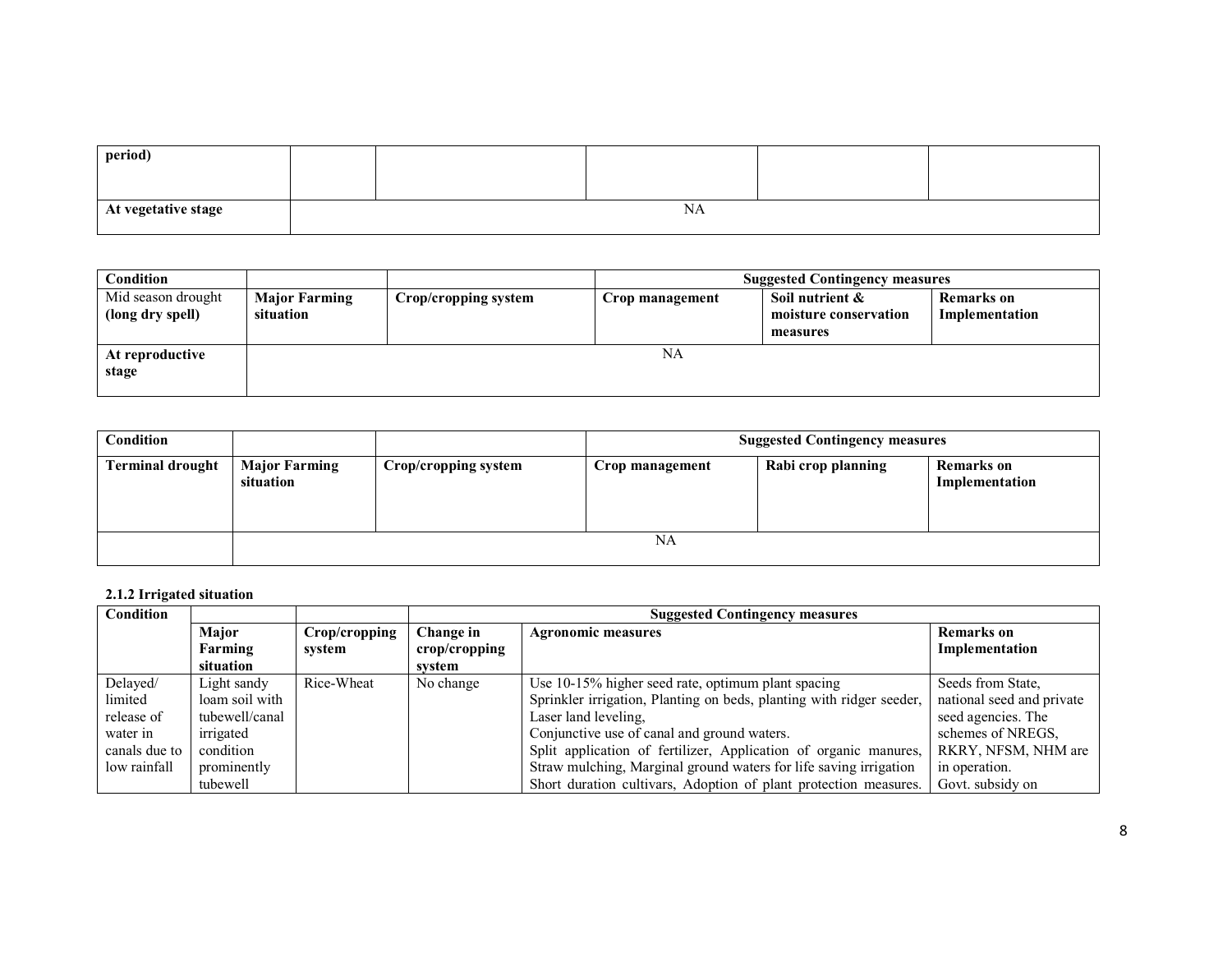| <b>Condition</b>                                                                             |                                                                                                      |                         | <b>Suggested Contingency measures</b>              |                                                                                                                                                                                                                                                                                                                                                                                                                                                                                                                                                                                                 |                                                                                                                                                                                                                                       |  |
|----------------------------------------------------------------------------------------------|------------------------------------------------------------------------------------------------------|-------------------------|----------------------------------------------------|-------------------------------------------------------------------------------------------------------------------------------------------------------------------------------------------------------------------------------------------------------------------------------------------------------------------------------------------------------------------------------------------------------------------------------------------------------------------------------------------------------------------------------------------------------------------------------------------------|---------------------------------------------------------------------------------------------------------------------------------------------------------------------------------------------------------------------------------------|--|
|                                                                                              | Major<br>Farming<br>situation                                                                        | Crop/cropping<br>system | Change in<br>crop/cropping<br>system               | <b>Agronomic measures</b>                                                                                                                                                                                                                                                                                                                                                                                                                                                                                                                                                                       | <b>Remarks</b> on<br>Implementation                                                                                                                                                                                                   |  |
|                                                                                              |                                                                                                      |                         |                                                    | Soaking of wheat seeds before sowing, seed treatment with<br>biofertilizer, deep ploughing during kharif season<br>Shallow irrigation of 4-5 cm depth, weed free environment                                                                                                                                                                                                                                                                                                                                                                                                                    | sprinkler, drip irrigation<br>systems and laser leveler                                                                                                                                                                               |  |
|                                                                                              |                                                                                                      | Maize-Wheat             | None                                               | -do-                                                                                                                                                                                                                                                                                                                                                                                                                                                                                                                                                                                            | -do-                                                                                                                                                                                                                                  |  |
|                                                                                              | Medium clay                                                                                          | Rice-Wheat              | No change                                          | -do-                                                                                                                                                                                                                                                                                                                                                                                                                                                                                                                                                                                            | $-do-$                                                                                                                                                                                                                                |  |
|                                                                                              | loam soil with                                                                                       | Maize-Wheat             | None                                               | $-do-$                                                                                                                                                                                                                                                                                                                                                                                                                                                                                                                                                                                          | $-do-$                                                                                                                                                                                                                                |  |
|                                                                                              | tubewell/canal<br>irrigated<br>condition<br>prominently<br>tubewell                                  | Sugarcane               | Intercropping of<br>Onion/Garlic<br>with Sugarcane | Drip/furrow irrigation in sugarcane, paired row planting, optimum<br>plant spacing, Planting on beds, straw mulching Laser land<br>leveling<br>Split application of fertilizer, Application of organics<br>Intercultural operation and earthing, Limited ground water use,<br>prefer life saving irrigation, Conjunctive use of brackish ground<br>waters with canal waters Short duration cultivars, Adoption of<br>plant protection measures, Weed free environment                                                                                                                           | $-do-$                                                                                                                                                                                                                                |  |
| Condition                                                                                    |                                                                                                      |                         |                                                    | <b>Suggested Contingency measures</b>                                                                                                                                                                                                                                                                                                                                                                                                                                                                                                                                                           |                                                                                                                                                                                                                                       |  |
|                                                                                              | Major<br>Farming<br>situation                                                                        | Crop/cropping<br>system | Change in<br>crop/cropping<br>system               | <b>Agronomic measures</b>                                                                                                                                                                                                                                                                                                                                                                                                                                                                                                                                                                       | <b>Remarks</b> on<br>Implementation                                                                                                                                                                                                   |  |
| Non release<br>of water in<br>canals under<br>delayed<br>onset of<br>monsoon in<br>catchment | Light sandy<br>loam soil with<br>tubewell/canal<br>irrigated<br>condition<br>prominently<br>tubewell | Rice-Wheat              | No change                                          | 10-15% higher seed rate, optimum plant spacing<br>Sprinkler irrigation, Planting on beds, planting with ridger seeder,<br>Laser land leveling, Conjunctive use of canal and ground waters.<br>Split application of fertilizer, Application of organic manures,<br>Straw mulching, Limited ground water use, prefer life saving<br>irrigation<br>Short duration cultivars. Adoption of plant protection measures<br>Soaking of wheat seeds before sowing, seed treatment with<br>biofertilizer, deep ploughing during kharif season<br>Shallow irrigation of 4-5 cm depth, weed free environment | Seeds<br>from<br>State,<br>national seed and private<br>seed<br>agencies.<br>The<br>schemes<br>of NREGS,<br>RKRY, NFSM, NHM are<br>in operation.<br>Govt.<br>subsidy<br>on<br>sprinkler, drip irrigation<br>systems and laser leveler |  |
|                                                                                              |                                                                                                      | Maize-Wheat             | None                                               | -do-                                                                                                                                                                                                                                                                                                                                                                                                                                                                                                                                                                                            | $-do-$                                                                                                                                                                                                                                |  |
|                                                                                              | Medium clay                                                                                          | Rice-Wheat              | No change                                          | -do-                                                                                                                                                                                                                                                                                                                                                                                                                                                                                                                                                                                            | $-do-$                                                                                                                                                                                                                                |  |
|                                                                                              | loam soil with                                                                                       | Maize-Wheat             | None                                               | -do-                                                                                                                                                                                                                                                                                                                                                                                                                                                                                                                                                                                            | -do-                                                                                                                                                                                                                                  |  |
|                                                                                              | tubewell/canal<br>irrigated<br>condition                                                             | Sugarcane               | Intercropping of<br>Onion/Garlic<br>with Sugarcane | Drip/furrow irrigation in sugarcane, paired row planting, optimum<br>plant spacing, Planting on beds, straw mulching<br>Laser land leveling Split application of fertilizer, Application of                                                                                                                                                                                                                                                                                                                                                                                                     | $-do-$                                                                                                                                                                                                                                |  |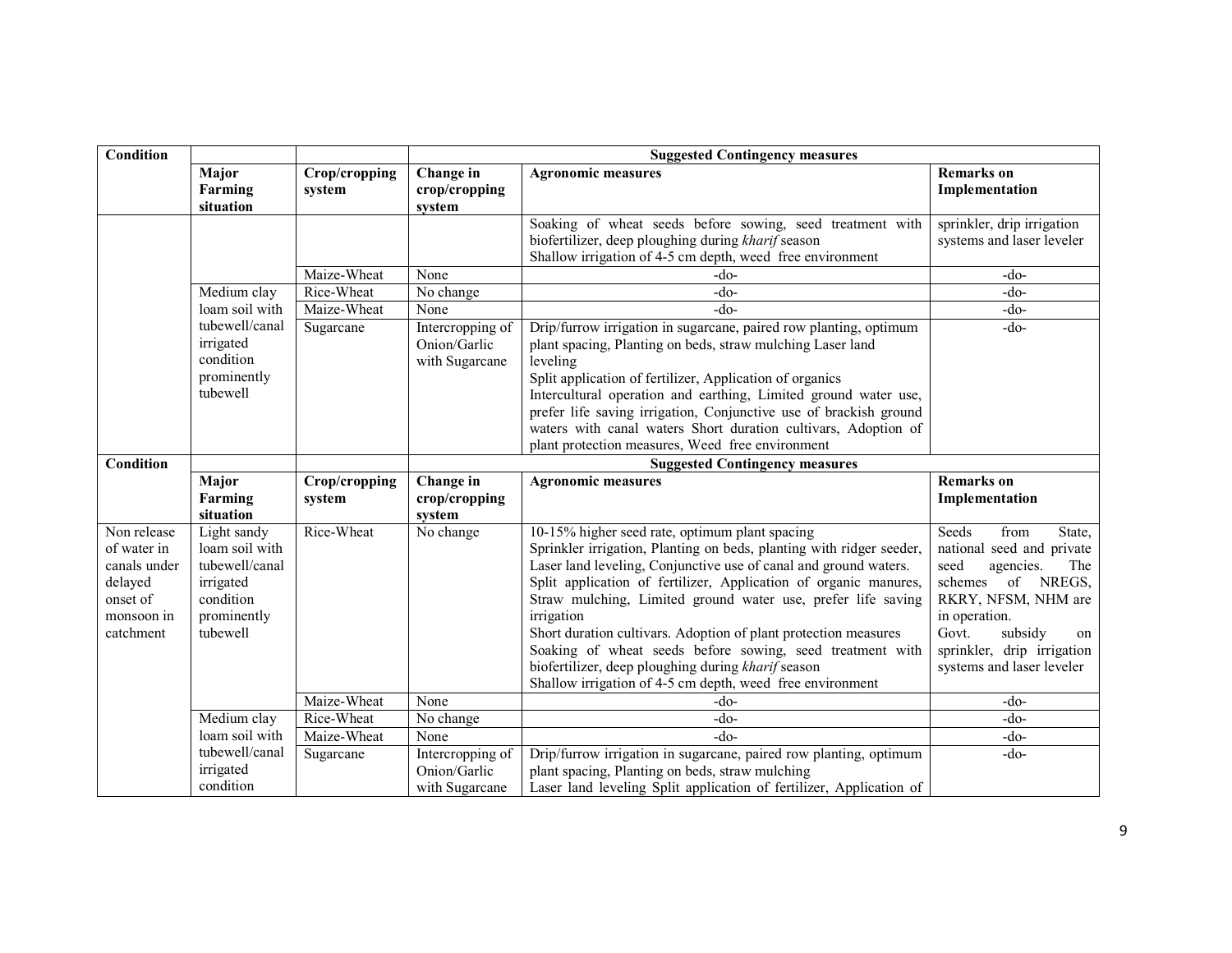| Condition |             |               |               | <b>Suggested Contingency measures</b>                                 |  |  |
|-----------|-------------|---------------|---------------|-----------------------------------------------------------------------|--|--|
|           | Major       | Crop/cropping | Change in     | <b>Remarks</b> on<br>Agronomic measures                               |  |  |
|           | Farming     | system        | crop/cropping | Implementation                                                        |  |  |
|           | situation   |               | svstem        |                                                                       |  |  |
|           | prominently |               |               | organics Intercultural operation and earthing, Limited ground         |  |  |
|           | tubewell    |               |               | water use, prefer life saving irrigation, Conjunctive use of brackish |  |  |
|           |             |               |               | ground waters with canal waters, Short duration cultivars.            |  |  |
|           |             |               |               | Adoption of plant protection measures, Weed free environment          |  |  |

| Condition                                                                                  |                                                                                                      |                         | <b>Suggested Contingency measures</b>                                                                                                                                                                                                                                                                                                                                                                                                                                                                                                                                                                           |                                                                                                                                                                                                                                                                                                                                                                                                                                                                      |                                                                                                                                                                                                                                            |  |
|--------------------------------------------------------------------------------------------|------------------------------------------------------------------------------------------------------|-------------------------|-----------------------------------------------------------------------------------------------------------------------------------------------------------------------------------------------------------------------------------------------------------------------------------------------------------------------------------------------------------------------------------------------------------------------------------------------------------------------------------------------------------------------------------------------------------------------------------------------------------------|----------------------------------------------------------------------------------------------------------------------------------------------------------------------------------------------------------------------------------------------------------------------------------------------------------------------------------------------------------------------------------------------------------------------------------------------------------------------|--------------------------------------------------------------------------------------------------------------------------------------------------------------------------------------------------------------------------------------------|--|
|                                                                                            | Major<br><b>Farming</b><br>situation                                                                 | Crop/cropping<br>system | Change in<br>crop/cropping<br>system                                                                                                                                                                                                                                                                                                                                                                                                                                                                                                                                                                            | <b>Agronomic measures</b>                                                                                                                                                                                                                                                                                                                                                                                                                                            | <b>Remarks</b> on<br>Implementation                                                                                                                                                                                                        |  |
| Lack of<br>inflows into<br>tanks due to<br>insufficient<br>/delayed<br>onset of<br>monsoon | Light sandy<br>loam soil with<br>tubewell/canal<br>irrigated<br>condition<br>prominently<br>tubewell | Rice-Wheat              | 10-15% higher seed rate, optimum plant spacing<br>No change<br>Sprinkler irrigation, Planting on beds, planting with ridger seeder,<br>Laser land leveling.<br>Conjunctive use of canal and ground waters.<br>Split application of fertilizer, Application of organic manures,<br>Straw mulching, Limited ground water use, prefer life saving<br>irrigation Short duration cultivars,<br>Adoption of plant protection measures<br>Soaking of wheat seeds before sowing, seed treatment with<br>biofertilizer, deep ploughing during kharif season<br>Shallow irrigation of 4-5 cm depth, weed free environment |                                                                                                                                                                                                                                                                                                                                                                                                                                                                      | Seeds<br>from<br>State,<br>national seed and private<br>The 1<br>seed<br>agencies.<br>NREGS,<br>schemes<br>of<br>RKRY, NFSM, NHM are<br>in operation.<br>subsidy<br>Govt.<br>on<br>sprinkler, drip irrigation<br>systems and laser leveler |  |
|                                                                                            |                                                                                                      | Maize-wheat             | None                                                                                                                                                                                                                                                                                                                                                                                                                                                                                                                                                                                                            | -do-                                                                                                                                                                                                                                                                                                                                                                                                                                                                 | -do-                                                                                                                                                                                                                                       |  |
|                                                                                            | Medium clay                                                                                          | Rice-wheat              | No change                                                                                                                                                                                                                                                                                                                                                                                                                                                                                                                                                                                                       | -do-                                                                                                                                                                                                                                                                                                                                                                                                                                                                 | -do-                                                                                                                                                                                                                                       |  |
|                                                                                            | loam soil with                                                                                       | Maize-wheat             | None                                                                                                                                                                                                                                                                                                                                                                                                                                                                                                                                                                                                            | -do-                                                                                                                                                                                                                                                                                                                                                                                                                                                                 | -do-                                                                                                                                                                                                                                       |  |
|                                                                                            | tubewell/canal<br>irrigated<br>condition<br>prominently<br>tubewell                                  | Sugarcane               | Intercropping of<br>Onion/Garlic<br>with Sugarcane                                                                                                                                                                                                                                                                                                                                                                                                                                                                                                                                                              | Drip/furrow irrigation in sugarcane, paired row planting, optimum<br>plant spacing, Planting on beds, straw mulching<br>Laser land leveling<br>Split application of fertilizer, Application of organics<br>Intercultural operation and earthing, Limited ground water use,<br>prefer life saving irrigation, Conjunctive use of brackish ground<br>waters with canal waters. Short duration cultivar. Adoption of<br>plant protection measures Weed free environment | -do-                                                                                                                                                                                                                                       |  |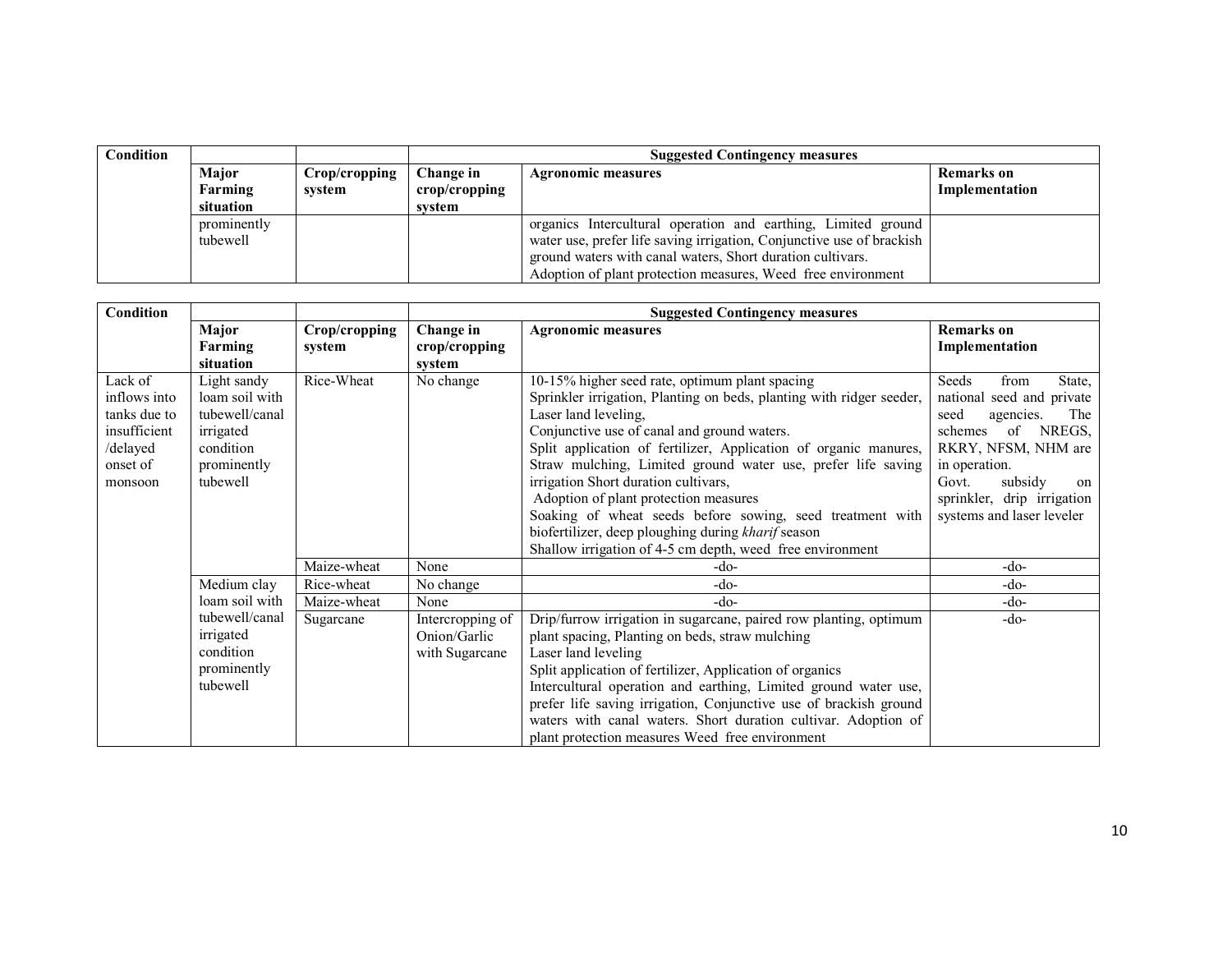| Condition                                                         |                                                                                                      |                                                                                                                                                                                                                                                                                                                                                                                                                                                                                                                                                                                                                               | <b>Suggested Contingency measures</b>              |                                                                                                                                                                                                                                                                                                                                                                                                                                                                                                                                                                                                 |                                                                                                                                                                                                                                          |  |
|-------------------------------------------------------------------|------------------------------------------------------------------------------------------------------|-------------------------------------------------------------------------------------------------------------------------------------------------------------------------------------------------------------------------------------------------------------------------------------------------------------------------------------------------------------------------------------------------------------------------------------------------------------------------------------------------------------------------------------------------------------------------------------------------------------------------------|----------------------------------------------------|-------------------------------------------------------------------------------------------------------------------------------------------------------------------------------------------------------------------------------------------------------------------------------------------------------------------------------------------------------------------------------------------------------------------------------------------------------------------------------------------------------------------------------------------------------------------------------------------------|------------------------------------------------------------------------------------------------------------------------------------------------------------------------------------------------------------------------------------------|--|
|                                                                   | Major<br>Farming<br>situation                                                                        | Crop/cropping<br>system                                                                                                                                                                                                                                                                                                                                                                                                                                                                                                                                                                                                       | Change in<br>crop/cropping<br>system               | <b>Agronomic measures</b>                                                                                                                                                                                                                                                                                                                                                                                                                                                                                                                                                                       | <b>Remarks</b> on<br>Implementation                                                                                                                                                                                                      |  |
| Insufficient<br>groundwater<br>recharge due<br>to low<br>rainfall | Light sandy<br>loam soil with<br>tubewell/canal<br>irrigated<br>condition<br>prominently<br>tubewell | Rice-wheat<br>No change<br>10-15% higher seed rate, optimum plant spacing<br>Sprinkler irrigation, Planting on beds, planting with ridger seeder,<br>Laser land leveling,<br>Conjunctive use of canal and ground waters.<br>Split application of fertilizer, Application of organic manures,<br>Straw mulching, Limited ground water use, prefer life saving<br>irrigation<br>Short duration cultivars, Adoption of plant protection measures<br>Soaking of wheat seeds before sowing, seed treatment with<br>biofertilizer, deep ploughing during kharif season<br>Shallow irrigation of 4-5 cm depth, weed free environment |                                                    | from<br>Seeds<br>State,<br>national seed and private<br>seed<br>The<br>agencies.<br>schemes of NREGS,<br>RKRY, NFSM, NHM are<br>in operation.<br>subsidy<br>Govt.<br>on<br>sprinkler, drip irrigation<br>systems and laser leveler                                                                                                                                                                                                                                                                                                                                                              |                                                                                                                                                                                                                                          |  |
|                                                                   |                                                                                                      | Maize-wheat                                                                                                                                                                                                                                                                                                                                                                                                                                                                                                                                                                                                                   | None                                               | As above                                                                                                                                                                                                                                                                                                                                                                                                                                                                                                                                                                                        | As above                                                                                                                                                                                                                                 |  |
|                                                                   |                                                                                                      | Sugarcane                                                                                                                                                                                                                                                                                                                                                                                                                                                                                                                                                                                                                     | Intercropping of<br>Onion/Garlic<br>with Sugarcane | Drip/furrow irrigation in sugarcane, paired row planting, optimum<br>plant spacing, Planting on beds, straw mulching<br>Laser land leveling<br>Split application of fertilizer, Application of organics<br>Intercultural operation and earthing, Limited ground water use,<br>prefer life saving irrigation, Conjunctive use of brackish ground<br>waters with canal waters<br>Short duration cultivars<br>Adoption of plant protection measures<br>Weed free environment                                                                                                                       | Seeds<br>from<br>State,<br>national seed and private<br>seed<br>agencies.<br>The<br>of<br>NREGS,<br>schemes<br>RKRY, NFSM, NHM are<br>in operation.<br>Govt.<br>subsidy<br>on<br>sprinkler, drip irrigation<br>systems and laser leveler |  |
|                                                                   | Medium clay<br>loam soil with<br>tubewell/canal<br>irrigated<br>condition<br>prominently<br>tubewell | Rice-wheat                                                                                                                                                                                                                                                                                                                                                                                                                                                                                                                                                                                                                    | No change                                          | 10-15% higher seed rate, optimum plant spacing<br>Sprinkler irrigation, Planting on beds, planting with ridger seeder,<br>Laser land leveling,<br>Conjunctive use of canal and ground waters. Split application of<br>fertilizer, Application of organic manures, Straw mulching,<br>Limited ground water use, prefer life saving irrigation<br>Short duration cultivars, Adoption of plant protection measures<br>Soaking of wheat seeds before sowing, seed treatment with<br>biofertilizer, deep ploughing during kharif season<br>Shallow irrigation of 4-5 cm depth, weed free environment | Seeds<br>from<br>State,<br>national seed and private<br>seed<br>agencies.<br>The<br>schemes of NREGS,<br>RKRY, NFSM, NHM are<br>in operation.<br>Govt.<br>subsidy<br>on<br>sprinkler, drip irrigation<br>systems and laser leveler       |  |
|                                                                   |                                                                                                      | Maize-wheat                                                                                                                                                                                                                                                                                                                                                                                                                                                                                                                                                                                                                   | None                                               | As above                                                                                                                                                                                                                                                                                                                                                                                                                                                                                                                                                                                        | As above                                                                                                                                                                                                                                 |  |
|                                                                   |                                                                                                      | Sugarcane                                                                                                                                                                                                                                                                                                                                                                                                                                                                                                                                                                                                                     | Intercropping of                                   | Drip/furrow irrigation in sugarcane, paired row planting, optimum                                                                                                                                                                                                                                                                                                                                                                                                                                                                                                                               | Seeds<br>State,<br>from                                                                                                                                                                                                                  |  |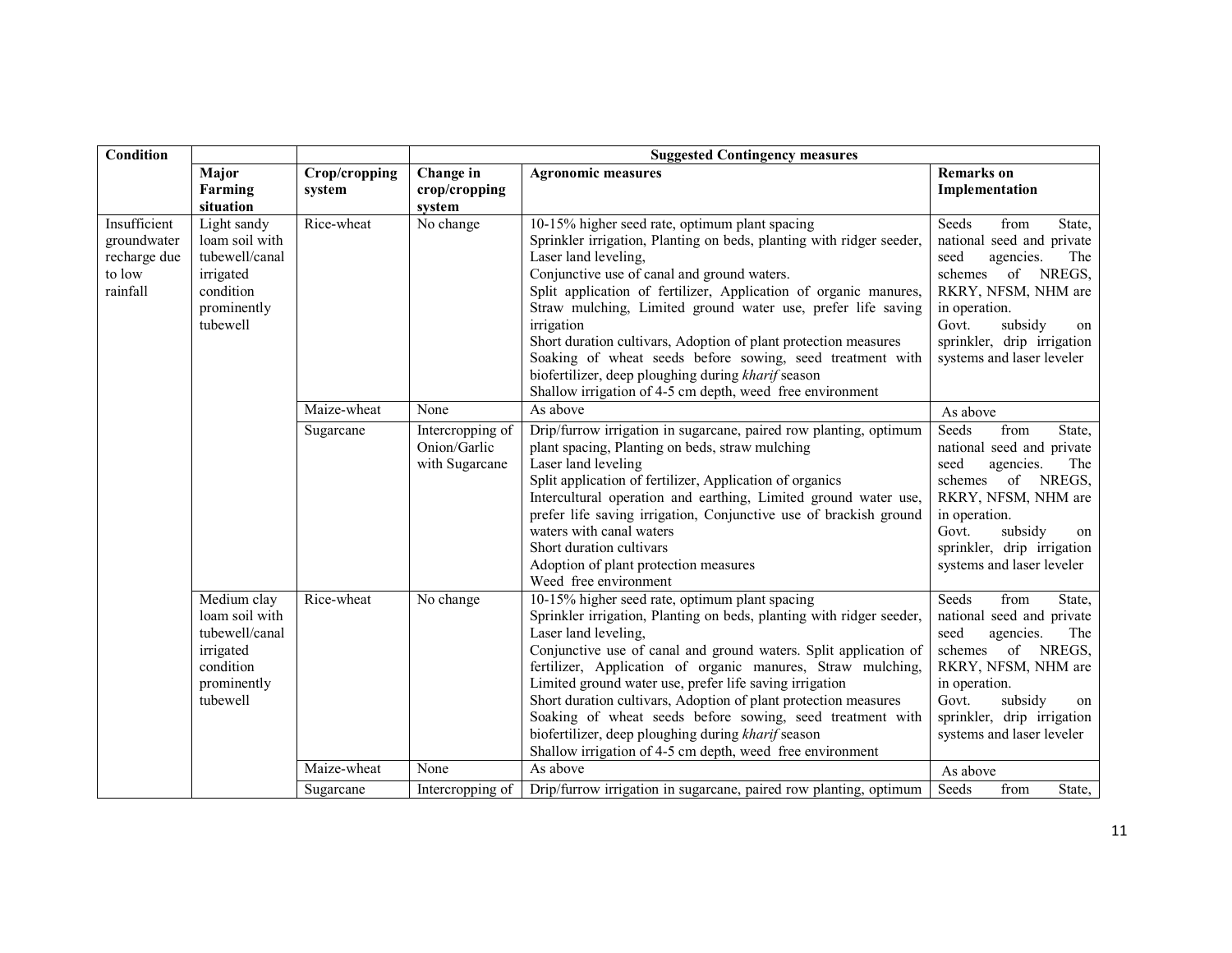| Condition |           |               |                           | <b>Suggested Contingency measures</b>                           |                            |
|-----------|-----------|---------------|---------------------------|-----------------------------------------------------------------|----------------------------|
|           | Major     | Crop/cropping | Change in                 | <b>Agronomic measures</b>                                       | <b>Remarks</b> on          |
|           | Farming   | system        | $\mathbf{crop/c}$ ropping |                                                                 | Implementation             |
|           | situation |               | system                    |                                                                 |                            |
|           |           |               | Onion/Garlic              | plant spacing, Planting on beds, straw mulching                 | national seed and private  |
|           |           |               | with Sugarcane            | Laser land leveling                                             | The<br>agencies.<br>seed   |
|           |           |               |                           | Split application of fertilizer, Application of organics        | NREGS.<br>schemes<br>of    |
|           |           |               |                           | Intercultural operation and earthing, Limited ground water use, | RKRY, NFSM, NHM are        |
|           |           |               |                           | prefer life saving irrigation                                   | in operation.              |
|           |           |               |                           | Conjunctive use of brackish ground waters with canal waters     | subsidy<br>Govt.<br>on     |
|           |           |               |                           | Short duration cultivars                                        | sprinkler, drip irrigation |
|           |           |               |                           | Adoption of plant protection measures                           | systems and laser leveler  |
|           |           |               |                           | Weed free environment                                           |                            |

#### 2.2 Unusual rains (untimely, unseasonal etc)

| Condition                                                            | <b>Suggested contingency measure</b>                  |                        |                     |                       |  |  |
|----------------------------------------------------------------------|-------------------------------------------------------|------------------------|---------------------|-----------------------|--|--|
| Continuous high rainfall in a short<br>span leading to water logging | <b>Vegetative stage</b>                               | <b>Flowering stage</b> | Crop maturity stage | Post harvest          |  |  |
| Rice                                                                 |                                                       | Drainage               | Drainage            | Shifting to dry place |  |  |
| Wheat                                                                | Planting on beds and drainage                         | -do-                   | -do-                | $-do-$                |  |  |
| Sugarcane                                                            | $-do-$                                                | $-do-$                 | $-do-$              | $-do-$                |  |  |
| Vegetables                                                           | $-do-$                                                | $-do-$                 | -do-                | $-do-$                |  |  |
| Maize                                                                | Drainage, if depth of standing<br>water is $>$ 5-6 cm | $-do-$                 | -do-                | $-do-$                |  |  |
| Horticulture                                                         |                                                       |                        |                     |                       |  |  |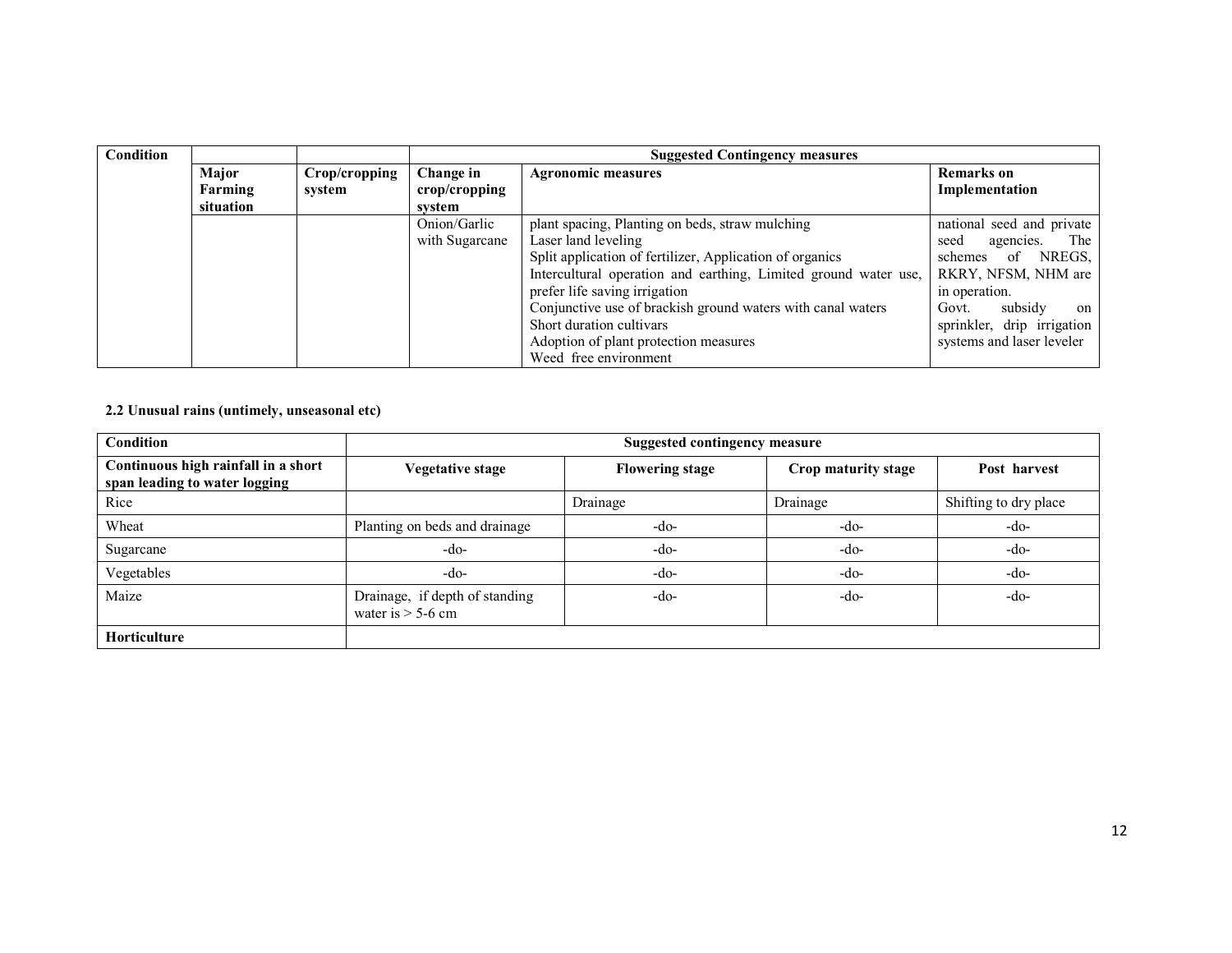| specify crop and give details<br>Heavy rainfall with high speed winds | No adverse effect<br>Removal of unwanted sprouts<br>2.<br>insecticides<br>$\&$<br>Spray<br>3.<br>pesticides to control the insect<br>$\&$ pest<br>4. Drain out water if heavy rains | 1. Drain out the excess water<br>to avoid flower and fruit<br>drop<br>2. To control the fruit drop<br>apply foliar application of<br>nutrients<br>and<br>growth<br>regulators<br>3. Apply<br>insecticide<br>&<br>pesticides to control the<br>insect & pest and diseases<br>on young developing fruits<br>4. Plough the field to increase<br>the root aeration. | Harvest the fruit crops 1.<br>timely and send to the<br>market immediately. | Apply fungicide to<br>avoid post harvest<br>diseases.<br>Proper covering of<br>2.<br>the produce.<br>Proper grading and<br>3.<br>cleaning of<br>fruits<br>immediately<br>after<br>harvest.<br>the damaged<br>Use<br>fruits for processing<br>Use<br>water<br>proof<br>5.<br>packaging |
|-----------------------------------------------------------------------|-------------------------------------------------------------------------------------------------------------------------------------------------------------------------------------|-----------------------------------------------------------------------------------------------------------------------------------------------------------------------------------------------------------------------------------------------------------------------------------------------------------------------------------------------------------------|-----------------------------------------------------------------------------|---------------------------------------------------------------------------------------------------------------------------------------------------------------------------------------------------------------------------------------------------------------------------------------|
| in a short span                                                       |                                                                                                                                                                                     |                                                                                                                                                                                                                                                                                                                                                                 |                                                                             |                                                                                                                                                                                                                                                                                       |
| Rice                                                                  | Drainage, if stagnant water                                                                                                                                                         | Drainage                                                                                                                                                                                                                                                                                                                                                        | Drainage                                                                    | Shifting to dry place                                                                                                                                                                                                                                                                 |
| Wheat                                                                 | -do-                                                                                                                                                                                | $-do-$                                                                                                                                                                                                                                                                                                                                                          | $-do-$                                                                      | $-do-$                                                                                                                                                                                                                                                                                |
| Sugarcane                                                             | $-do-$                                                                                                                                                                              | $-do-$                                                                                                                                                                                                                                                                                                                                                          | -do-                                                                        | $-do-$                                                                                                                                                                                                                                                                                |
| Vegetables                                                            | $-do-$                                                                                                                                                                              | $-do-$                                                                                                                                                                                                                                                                                                                                                          | -do-                                                                        | $-do-$                                                                                                                                                                                                                                                                                |
| Maize                                                                 | Drainage, if depth of standing<br>water is $> 5$ -6 cm                                                                                                                              | $-do-$                                                                                                                                                                                                                                                                                                                                                          | $-do-$                                                                      | $-do-$                                                                                                                                                                                                                                                                                |
| Horticulture                                                          |                                                                                                                                                                                     |                                                                                                                                                                                                                                                                                                                                                                 |                                                                             |                                                                                                                                                                                                                                                                                       |
| (all crops)                                                           | Drain out water if heavy rains                                                                                                                                                      | Drain out the excess water<br>to avoid flower and fruit<br>drop<br>To control the fruit drop<br>apply foliar application of<br>nutrients<br>and<br>growth<br>regulators<br>insecticide<br>3. Apply<br>&<br>pesticides to control the<br>insect & pest and diseases<br>on young developing fruits<br>Plough the field to increase<br>the root aeration.          | Harvest the fruit crops<br>timely and send to the<br>market immediately.    | fungicide to<br>Apply<br>avoid post harvest<br>diseases.<br>2. Proper covering of<br>the produce.<br>3. Proper grading and<br>cleaning of<br>fruits<br>immediately<br>after<br>harvest.<br>4. Use the damaged<br>fruits for processing<br>5. Use<br>water<br>proof<br>packaging       |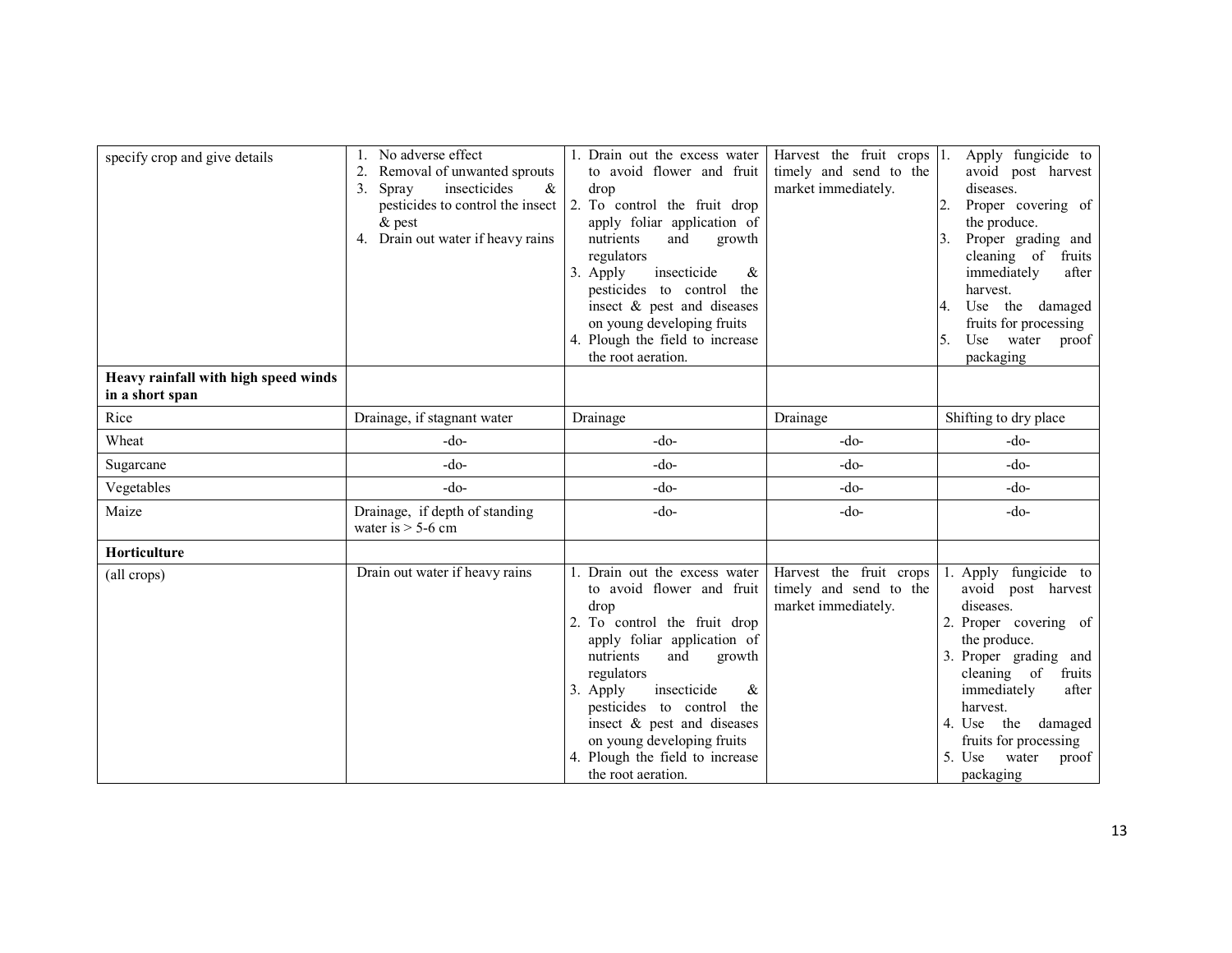| Outbreak of pests and diseases due to unseasonal rains                                                                                 |                                                                                                                                                                                                                   |                                        |  |
|----------------------------------------------------------------------------------------------------------------------------------------|-------------------------------------------------------------------------------------------------------------------------------------------------------------------------------------------------------------------|----------------------------------------|--|
| Rice: Bacterial leaf blight, blast<br>disease and false smut increases due to<br>rains                                                 | Soak 10 kg of seed in 10 lt. water<br>suspension of Emisan / Bavistin<br>10 gm +1 g Streptocycline for 24<br>before sowing.<br>No<br>hrs<br>recommendation at vegetative<br>stage for BLB control                 | Follow recommended control<br>measures |  |
| Wheat: Yellow and brown rust of<br>wheat become severe<br>Powdery mildew intensity becomes<br>low to moderate<br>Karnal bunt increases | Spray $600 - 800$ gm Mancozeb<br>200 lt. of water/acre at the<br>appearance of disease and repeat<br>after 15-20 days For powdery<br>mildew control spray 600-800 gm<br>wettable sulphur/200 lt. of<br>water/acre |                                        |  |
| Sugarcane: Red rot becomes severe<br>due to heavy rains                                                                                | Use disease free setts treated with<br>Emisan containing 6% mercury<br>$(Hg)$ for 4-5 min. or hot steam<br>treated disease free setts                                                                             |                                        |  |
| Horticulture                                                                                                                           |                                                                                                                                                                                                                   |                                        |  |
| <b>Potato:</b> Early and late blight of potato<br>increases with rainfall viral disease<br>decreases                                   | Spray Mancozeb $\omega$ 0.25% 4-5<br>times at an interval of 15 days                                                                                                                                              |                                        |  |

### 2.3 Floods

| Condition                                   | <b>Suggested contingency measures</b>               |                  |                           |                 |  |
|---------------------------------------------|-----------------------------------------------------|------------------|---------------------------|-----------------|--|
| Transient water logging/ partial inundation | Seedling / nursery stage                            | Vegetative stage | <b>Reproductive stage</b> | At harvest      |  |
| Rice                                        |                                                     | Drainage         | Drainage                  | Shifting to dry |  |
|                                             | Drainage, if stagnant water                         |                  |                           | place           |  |
| Wheat                                       | -do-                                                | -do-             | -do-                      | -do-            |  |
| Sugarcane                                   | -do-                                                | -do-             | $-do-$                    | $-do-$          |  |
| Vegetables                                  | -do-                                                | -do-             | -do-                      | $-do-$          |  |
| Maize                                       | Drainage, if depth of standing water is $> 5$ -6 cm | -do-             | -do-                      | -do-            |  |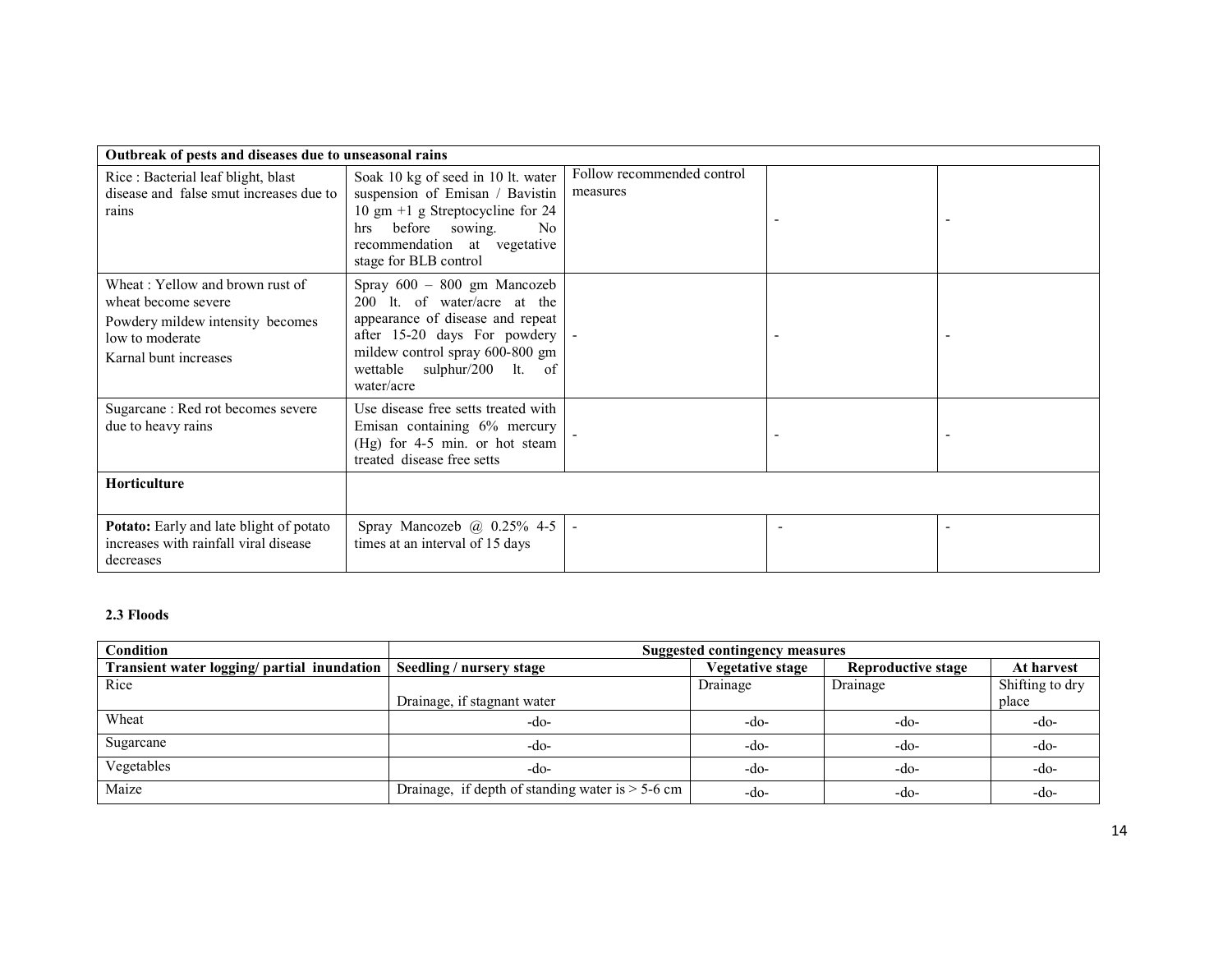| Horticulture<br>Crop1 (specify)<br>Crop2<br>Crop3                   | Drain out the flood water<br>⋗<br>Spray of nutrients/supplementation<br>Prefer plantation of water logging resistant crop like Jamun.<br>Mount planting of fruit trees<br>⋗      | Drain out the<br>flood water |                           |                              |
|---------------------------------------------------------------------|----------------------------------------------------------------------------------------------------------------------------------------------------------------------------------|------------------------------|---------------------------|------------------------------|
| Continuous submergence<br>for more than 2 days <sup>2</sup><br>Rice | No adverse effect on crop                                                                                                                                                        | No adverse effect<br>on crop | No adverse effect on crop | Shifting to dry<br>place     |
| Wheat                                                               | -do-                                                                                                                                                                             | -do-                         | -do-                      | -do-                         |
| Sugarcane                                                           | -do-                                                                                                                                                                             | -do-                         | -do-                      | -do-                         |
| Vegetables                                                          | -do-                                                                                                                                                                             | $-do-$                       | $-do-$                    | $-do-$                       |
| Maize                                                               | Drainage, if depth of standing water is $> 5-6$ cm                                                                                                                               | -do-                         | $-do-$                    | $-do-$                       |
| Horticulture                                                        |                                                                                                                                                                                  |                              |                           |                              |
| Crop1 (specify)<br>Crop2<br>Crop3                                   | Drain out the flood water<br>⋗<br>Spray of nutrients/supplementation<br>⋗<br>Prefer plantation of water logging resistant crop like Jamun.<br>Mount planting of fruit trees<br>⋗ |                              |                           | Drain out the<br>flood water |
| Sea water inundation                                                | NA                                                                                                                                                                               |                              |                           |                              |

#### 2.4 Extreme events: Heat wave / Cold wave/Frost/ Hailstorm /Cyclone

| Extreme event<br>type | Suggested contingency measure             |                                          |                                   |            |  |  |  |
|-----------------------|-------------------------------------------|------------------------------------------|-----------------------------------|------------|--|--|--|
|                       | Seedling / nursery stage                  | Vegetative stage                         | Reproductive stage                | At harvest |  |  |  |
| <b>Heat Wave</b>      |                                           |                                          |                                   |            |  |  |  |
| Rice                  | Micro-irrigation, avoid irrigation during | Micro-irrigation avoid irrigation during |                                   |            |  |  |  |
|                       | hot hours with poor quality water         | hot hours with poor quality water        |                                   |            |  |  |  |
| Sugarcane             | Micro-sprinkler irrigation avoid          | Avoid irrigation during hot hours with   | Avoid irrigation during hot hours |            |  |  |  |
|                       | irrigation during hot hours with poor     | poor quality water                       | With poor quality water           |            |  |  |  |
|                       | quality waters                            |                                          |                                   |            |  |  |  |
| Maize                 | Micro-sprinkler irrigation avoid          | Avoid irrigation during hot hours        | Avoid irrigation during hot hours |            |  |  |  |
|                       | irrigation during hot hours               |                                          |                                   |            |  |  |  |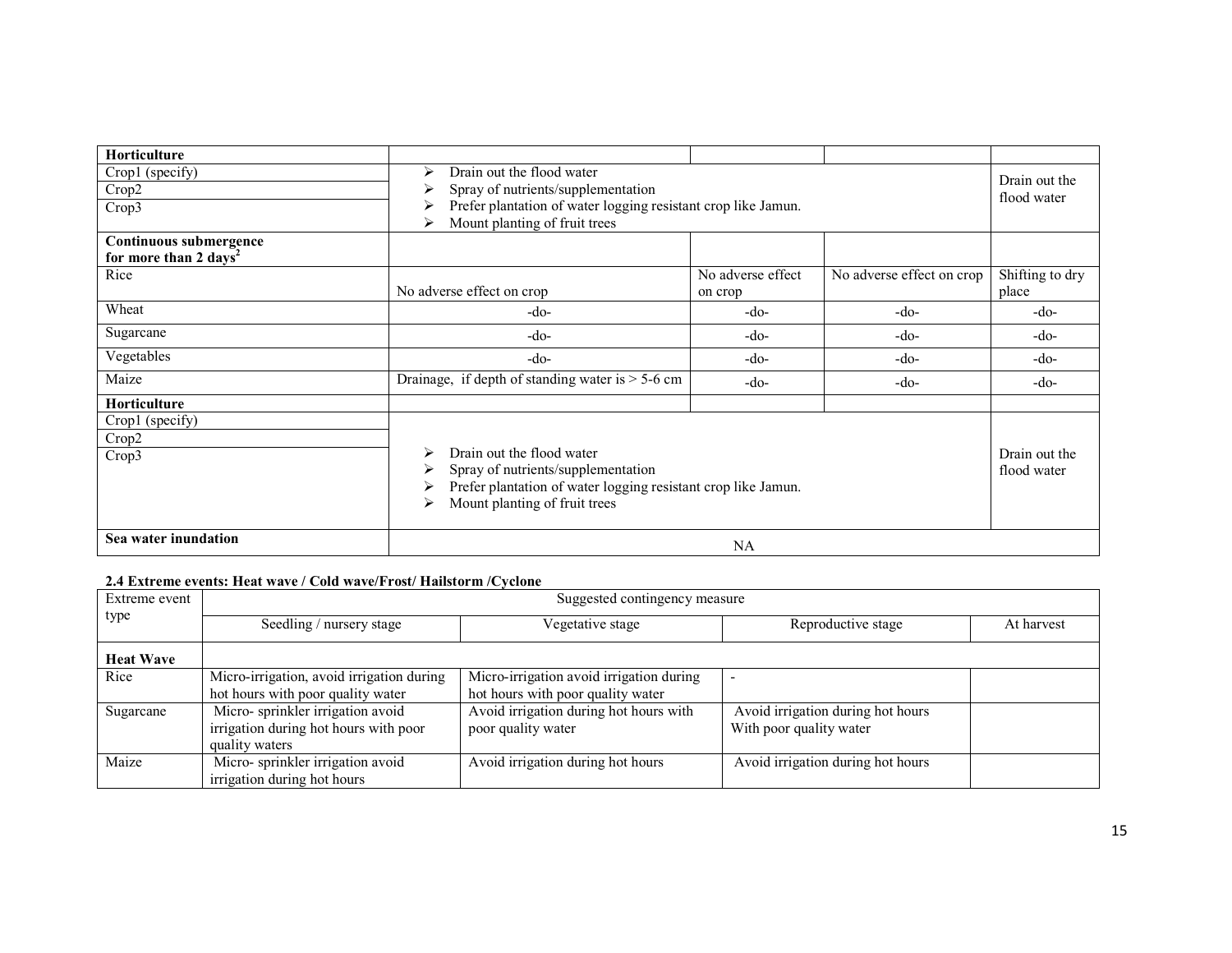| Cold wave        |                                                                                   |                                                                                   |                                                                                      |  |
|------------------|-----------------------------------------------------------------------------------|-----------------------------------------------------------------------------------|--------------------------------------------------------------------------------------|--|
| Wheat            | Irrigation and proper nutrition                                                   | Irrigation and proper nutrition                                                   | Irrigation and proper nutrition                                                      |  |
| Vegetables       | -do-                                                                              | -do-                                                                              | $-do-$                                                                               |  |
| Maize            | -do-                                                                              | $-do-$                                                                            | $-do-$                                                                               |  |
| Horticulture     |                                                                                   |                                                                                   |                                                                                      |  |
| Frost            |                                                                                   |                                                                                   |                                                                                      |  |
| Wheat            | Irrigation and proper nutrition                                                   | Irrigation and proper nutrition                                                   | Irrigation and proper nutrition                                                      |  |
| Vegetables       | Irrigation and proper nutrition, covering<br>the crop with straw or plastic sheet | Irrigation and proper nutrition, covering<br>the crop with straw or plastic sheet | Irrigation and proper nutrition,<br>covering the crop with straw or plastic<br>sheet |  |
| Maize            | Irrigation and proper nutrition                                                   | Irrigation and proper nutrition                                                   | Irrigation and proper nutrition                                                      |  |
| <b>Hailstorm</b> |                                                                                   |                                                                                   |                                                                                      |  |
| Horticulture     | Provide Anti-hail nets                                                            |                                                                                   |                                                                                      |  |
| Cyclone          | <b>NA</b>                                                                         |                                                                                   |                                                                                      |  |

# 2.5 Contingent strategies for Livestock, Poultry & Fisheries

## 2.5.1 Livestock

|                 | <b>Suggested contingency measures</b>              |  |                                              |      |                                      |
|-----------------|----------------------------------------------------|--|----------------------------------------------|------|--------------------------------------|
|                 | Before the event                                   |  | During the event                             |      | After the event                      |
| <b>Drought</b>  |                                                    |  |                                              |      |                                      |
| Feed and fodder | All Districts should be asked to locate their feed |  | The best option is to open fodder depots for |      | Immediate efforts are needed to      |
| availability    | and fodder banks in view of submergence            |  | milch animals which farmers will never       |      | grow fodder crops like oats, barley, |
|                 | situation arising due to draught. Sufficient care  |  | deposit into the cattle camps and establish  |      | kasni and lucern etc. in the canal   |
|                 | must be taken to sensitize the farmers to protect  |  | cattle camps for dry and scrub animals.      |      | command areas.                       |
|                 | their feed and fodder much ahead of onset of       |  | These camps should be established along      | l 2. | Farmers might have<br>to be          |
|                 | monsoon. The sources for procurement of feed /     |  | assured source of water or canals for        |      | compensated for abandoning food      |
|                 | rice bran (Kunda) within the district and nearest  |  | drinking and growing fodder.                 |      | or commercial cash crop to meet      |
|                 | locations should be identified, and the suppliers  |  | Facilities like storing densified roughages  |      | contingent fodder requirements.      |
|                 | kept informed about the emergency situation,       |  | transported from other districts should also |      |                                      |
|                 | which might require action at their level for      |  | be established adjacent to these camps.      |      |                                      |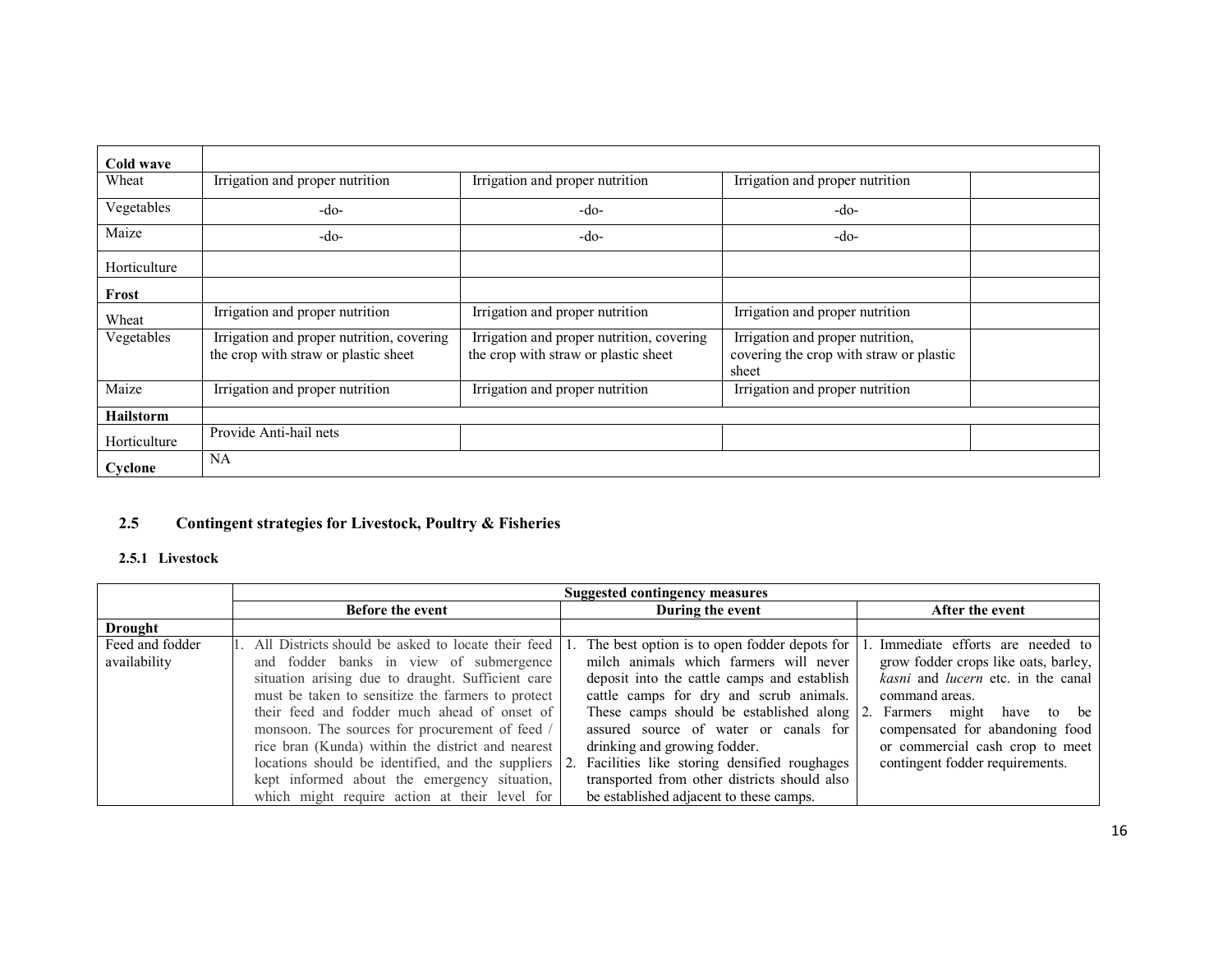|                                  | production and supply to the identified areas<br>within the shortest possible time.<br>Complete feed blocks should be prepared and<br>stored in the feed banks for scarcity periods.<br>The livestock holders of small ruminants should<br>be educated/ informed to collect sufficient amount<br>of green leaves from edible plants for use during<br>the period of submergence at the earliest, after<br>receipt of draught warning. The district authorities<br>of Animal Husbandry Department should chalk<br>out a complete programme to cater the feed $\&$<br>fodder needs of livestock.<br>Increase the sown area under fodder crops<br>Looking to scarcity of crop residues, burning of<br>paddy straw and stubbles should not be allowed in<br>Haryana. This can be properly harvested, baled,<br>densified and fortified using 4% urea with<br>molasses and transported to areas of fodder | Complete feed blocks stored in the feed<br>$\overline{3}$ .<br>banks should be provided to productive,<br>lactating and pregnant animals for scarcity<br>periods<br>4.<br>Since stall feeding adversely affects the<br>breeding efficiency in case of sheep,<br>therefore, sheep should always be resorted<br>to natural grazing.<br>5.<br>Special care is required for productive,<br>lactating and pregnant animals. These<br>animals must be supplemented<br>with<br>additional concentrates and fodders.<br>Most of such animals will be retained by the<br>farmers and arrangements for fodder, feed<br>and drinking water should be made<br>accordingly. |                                               |
|----------------------------------|------------------------------------------------------------------------------------------------------------------------------------------------------------------------------------------------------------------------------------------------------------------------------------------------------------------------------------------------------------------------------------------------------------------------------------------------------------------------------------------------------------------------------------------------------------------------------------------------------------------------------------------------------------------------------------------------------------------------------------------------------------------------------------------------------------------------------------------------------------------------------------------------------|----------------------------------------------------------------------------------------------------------------------------------------------------------------------------------------------------------------------------------------------------------------------------------------------------------------------------------------------------------------------------------------------------------------------------------------------------------------------------------------------------------------------------------------------------------------------------------------------------------------------------------------------------------------|-----------------------------------------------|
|                                  | scarcity. Standardized machinery for harvesting,<br>bailing, densification and fortification is available<br>with Punjab Agro Federation and in the market.                                                                                                                                                                                                                                                                                                                                                                                                                                                                                                                                                                                                                                                                                                                                          |                                                                                                                                                                                                                                                                                                                                                                                                                                                                                                                                                                                                                                                                |                                               |
| Drinking water                   | Prior to the onset of summer all the water<br>ponds/lakes in the villages/cities should be filled<br>up with canal water/tube wells.                                                                                                                                                                                                                                                                                                                                                                                                                                                                                                                                                                                                                                                                                                                                                                 | 1. All the affected livestock should have an<br>clean<br>drinking<br>access<br>to<br>water.<br>Arrangements are required to be made in<br>this regard with the help of concerned<br>Government functionaries of the Districts.<br>2. Resorting to alternate day watering to<br>camel, sheep and goats. Experimental<br>evidences show that even watering twice a<br>week did not have much adverse effect on<br>body weight of the sheep.<br>3. Avoiding long distance grazing, as tired<br>animals need more and frequent watering<br>and feeding.                                                                                                            | Normal supply of water should be<br>restored. |
| Health and disease<br>management |                                                                                                                                                                                                                                                                                                                                                                                                                                                                                                                                                                                                                                                                                                                                                                                                                                                                                                      |                                                                                                                                                                                                                                                                                                                                                                                                                                                                                                                                                                                                                                                                |                                               |
| <b>Floods</b>                    |                                                                                                                                                                                                                                                                                                                                                                                                                                                                                                                                                                                                                                                                                                                                                                                                                                                                                                      |                                                                                                                                                                                                                                                                                                                                                                                                                                                                                                                                                                                                                                                                |                                               |
| Feed and fodder                  | 1. All Districts should be asked to locate their feed                                                                                                                                                                                                                                                                                                                                                                                                                                                                                                                                                                                                                                                                                                                                                                                                                                                | 1. The best option is to open fodder depots for 1. Immediate efforts are needed to                                                                                                                                                                                                                                                                                                                                                                                                                                                                                                                                                                             |                                               |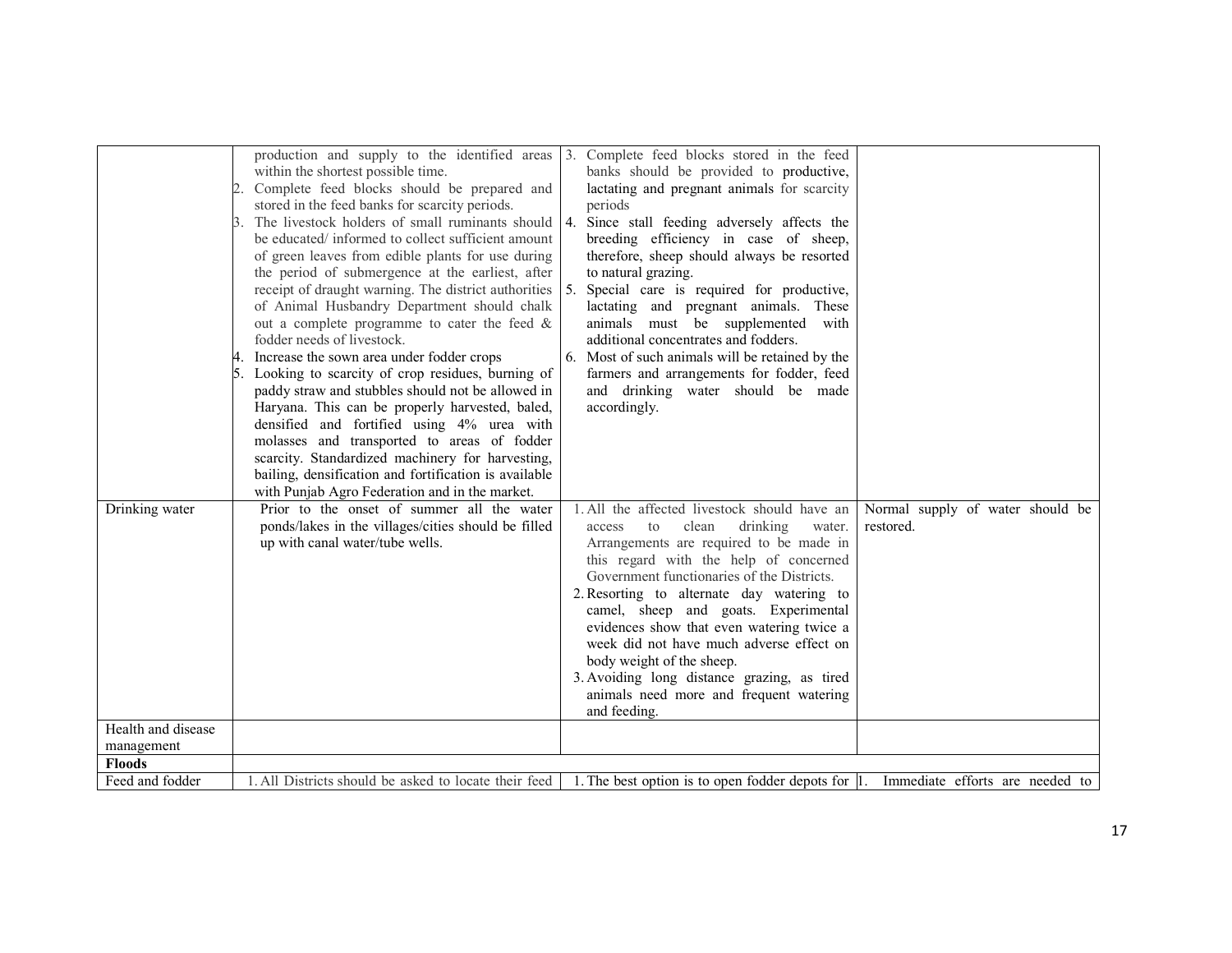| availability   | and fodder banks in view of submergence                                          | milch animals which farmers will never                               | grow fodder crops like oats, barley, |
|----------------|----------------------------------------------------------------------------------|----------------------------------------------------------------------|--------------------------------------|
|                | situation arising due to floods. Sufficient care                                 | deposit into the cattle camps and establish                          | kasni and lucern etc. in the canal   |
|                | must be taken to sensitize the farmers to protect                                | cattle camps for dry and scrub animals.                              | command areas.                       |
|                | their feed and fodder much ahead of onset of                                     | These camps should be established along 2.                           | Farmers might have to be             |
|                | monsoon. The sources for procurement of feed /                                   | assured source of water or canals for                                | compensated for abandoning food      |
|                | rice bran (Kunda) within the district and nearest                                | drinking and growing fodder.                                         | or commercial cash crops to meet     |
|                | locations should be identified, and the suppliers                                | 2. Facilities like storing densified roughages                       | contingent fodder requirements.      |
|                | kept informed about the emergency situation,                                     | transported from other parts of the country 3.                       | After the sheds have dried, these    |
|                | which might require action at their level for                                    | should also be established adjacent to these                         | should be disinfected and regular    |
|                | production and supply to the identified areas                                    | camps.                                                               | feed of the animals should be        |
|                | within the shortest possible time.                                               | 3. Immediate efforts are needed to grow fodder                       | introduced gradually.                |
|                | 2. Complete feed blocks should be prepared and                                   | crops like oats, barley, kasni and lucern etc.                       |                                      |
|                | stored in the feed banks for scarcity periods                                    | in the canal command areas.                                          |                                      |
|                | 3. The livestock holders of small ruminants should                               | 4. Farmers might have to be compensated for                          |                                      |
|                | be educated/ informed to collect sufficient                                      | abandoning food or commercial cash crops                             |                                      |
|                | amount of green leaves from edible plants for use                                | to meet contingent fodder requirements.                              |                                      |
|                | during the period of submergence at the earliest,                                | 5. Since stall feeding adversely affects the                         |                                      |
|                | after receipt of draught warning. The district                                   | breeding efficiency in case of sheep,                                |                                      |
|                | authorities of Animal Husbandry Department                                       | therefore, sheep should always be resorted                           |                                      |
|                | chalk out a complete programme to cater the feed                                 | to natural grazing.                                                  |                                      |
|                | & fodder needs of cattle, buffalo, sheep, goat,                                  | 6. Special care is required for productive,                          |                                      |
|                | pig, dog, poultry birds etc.<br>4. The livestock holders of livestockare trained | lactating and pregnant animals. These<br>with                        |                                      |
|                | regarding shifting of animals before flooding.                                   | animals must be supplemented<br>additional concentrates and fodders. |                                      |
|                | The farmers are instructed to let loose their                                    | 7. Most of such animals will be retained by the                      |                                      |
|                | animals instead of tieing much before flood.                                     | farmers and arrangements for fodder, feed                            |                                      |
|                | 5. Increase the sown area under fodder crops                                     | and drinking water should be made                                    |                                      |
|                | 6. Looking to scarcity of crop residues, burning of                              | accordingly.                                                         |                                      |
|                | paddy straw and stubbles should not be allowed                                   |                                                                      |                                      |
|                | in Haryana. This can be properly harvested,                                      |                                                                      |                                      |
|                | bailed, densified and fortified using 4% urea with                               |                                                                      |                                      |
|                | molasses and transported to areas of fodder                                      |                                                                      |                                      |
|                | scarcity. Standardized machinery for harvesting,                                 |                                                                      |                                      |
|                | bailing, densification and fortification is available                            |                                                                      |                                      |
|                | with Punjab Agro Federation and in the market.                                   |                                                                      |                                      |
| Drinking water | Tube wells should be installed before monsoon to                                 | All the affected livestock and poultry should                        | Normal supply of water should be     |
|                | provide underground water to the livestock during                                | have an access to clean drinking water.                              | restored.                            |
|                | flood period.                                                                    | Arrangements are required to be made in this                         |                                      |
|                |                                                                                  | regard with the help of concerned                                    |                                      |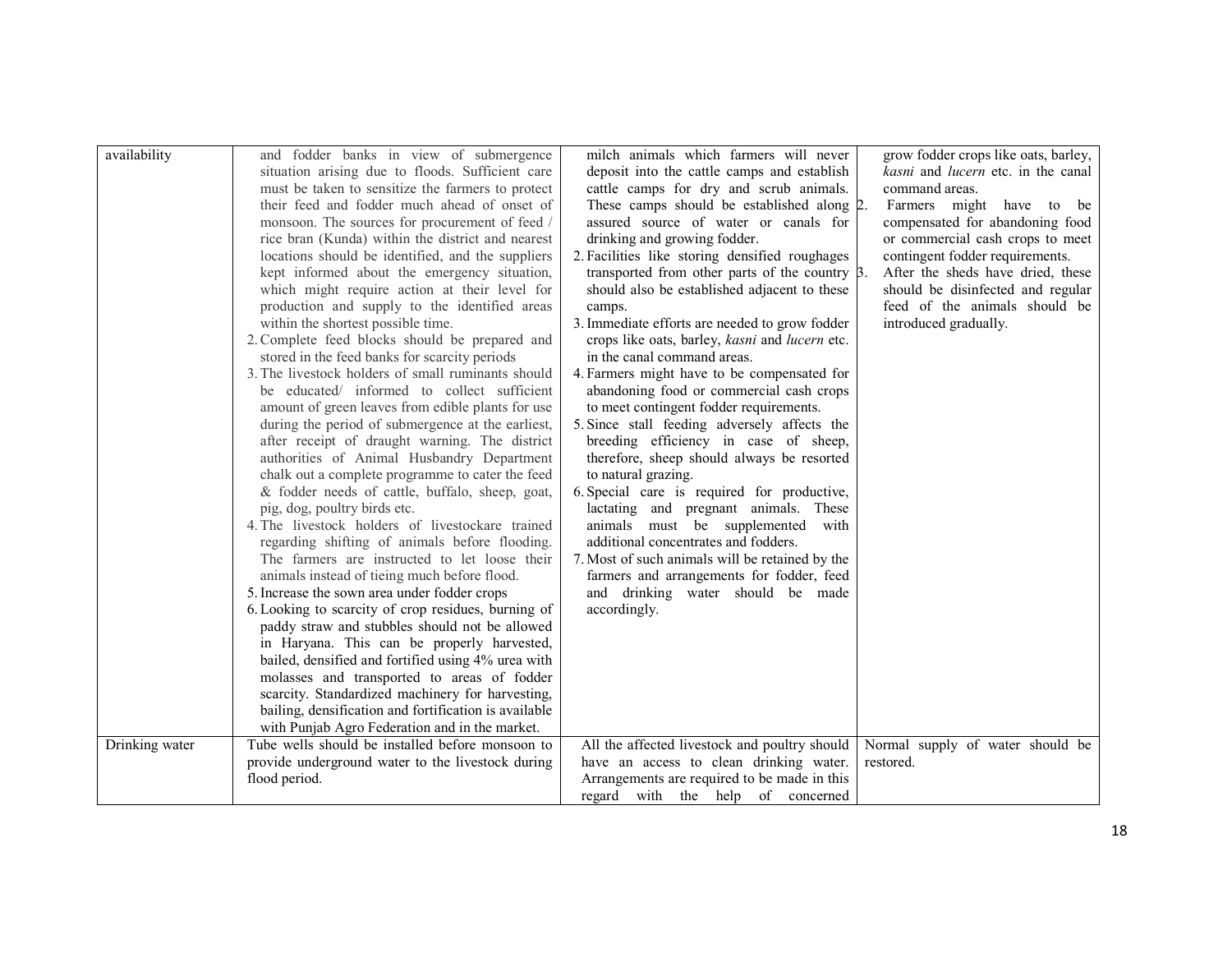| Government functionaries of the Districts.                                                                                                            |  |
|-------------------------------------------------------------------------------------------------------------------------------------------------------|--|
| The available water may be chlorinated if                                                                                                             |  |
|                                                                                                                                                       |  |
| required with help of Halogen Tablet prior to                                                                                                         |  |
| drinking by livestock and poultry.                                                                                                                    |  |
| Health and disease                                                                                                                                    |  |
| management                                                                                                                                            |  |
| $-NA-$<br>Cyclone                                                                                                                                     |  |
| Feed and fodder                                                                                                                                       |  |
| availability                                                                                                                                          |  |
| Drinking water                                                                                                                                        |  |
| Health and disease                                                                                                                                    |  |
| management                                                                                                                                            |  |
| <b>Heat wave and</b>                                                                                                                                  |  |
| cold wave                                                                                                                                             |  |
| Window of the sheds should be covered<br>Normal shelter should be restored<br>Necessary arrangement of tatties, gunny bags and<br>Shelter/environment |  |
| tirpal should be made available so as to cover the<br>with gunny bags, tatties, and tirpal.<br>management                                             |  |
| Electric fans should be provided in the<br>sheds during heat and cold waves                                                                           |  |
|                                                                                                                                                       |  |
| sheds and if possible desert cooler should                                                                                                            |  |
| be provided during heat period.                                                                                                                       |  |
| 2. High energy and readily available sources                                                                                                          |  |
| of energy nutrients may be provided in                                                                                                                |  |
|                                                                                                                                                       |  |
| the ration.                                                                                                                                           |  |
| Health and disease                                                                                                                                    |  |
| management                                                                                                                                            |  |

#### 2.5.2Poultry

|                                 | Suggested contingency measures                                                                                                                                                                                                                                                                                                                          |                                                                                                                                                        |                                                 |  |
|---------------------------------|---------------------------------------------------------------------------------------------------------------------------------------------------------------------------------------------------------------------------------------------------------------------------------------------------------------------------------------------------------|--------------------------------------------------------------------------------------------------------------------------------------------------------|-------------------------------------------------|--|
|                                 | <b>Before the event</b>                                                                                                                                                                                                                                                                                                                                 | During the event                                                                                                                                       | After the event                                 |  |
| <b>Drought</b>                  |                                                                                                                                                                                                                                                                                                                                                         |                                                                                                                                                        |                                                 |  |
| Shortage of feed<br>ingredients | All Districts should be asked to locate their feed banks in view of<br>submergence situation arising due to draught. Sufficient care must<br>be taken to sensitize the farmers to protect their feed and fodder<br>much ahead of onset of monsoon. The sources for procurement of<br>feed / rice bran (Kunda) within the district and nearest locations | Poultry farmers should be provided with<br>sufficient amount of feed ingredients and<br>complete feed during draught situation from<br>the feed banks. | Normal<br>feeding<br>should<br>be  <br>restored |  |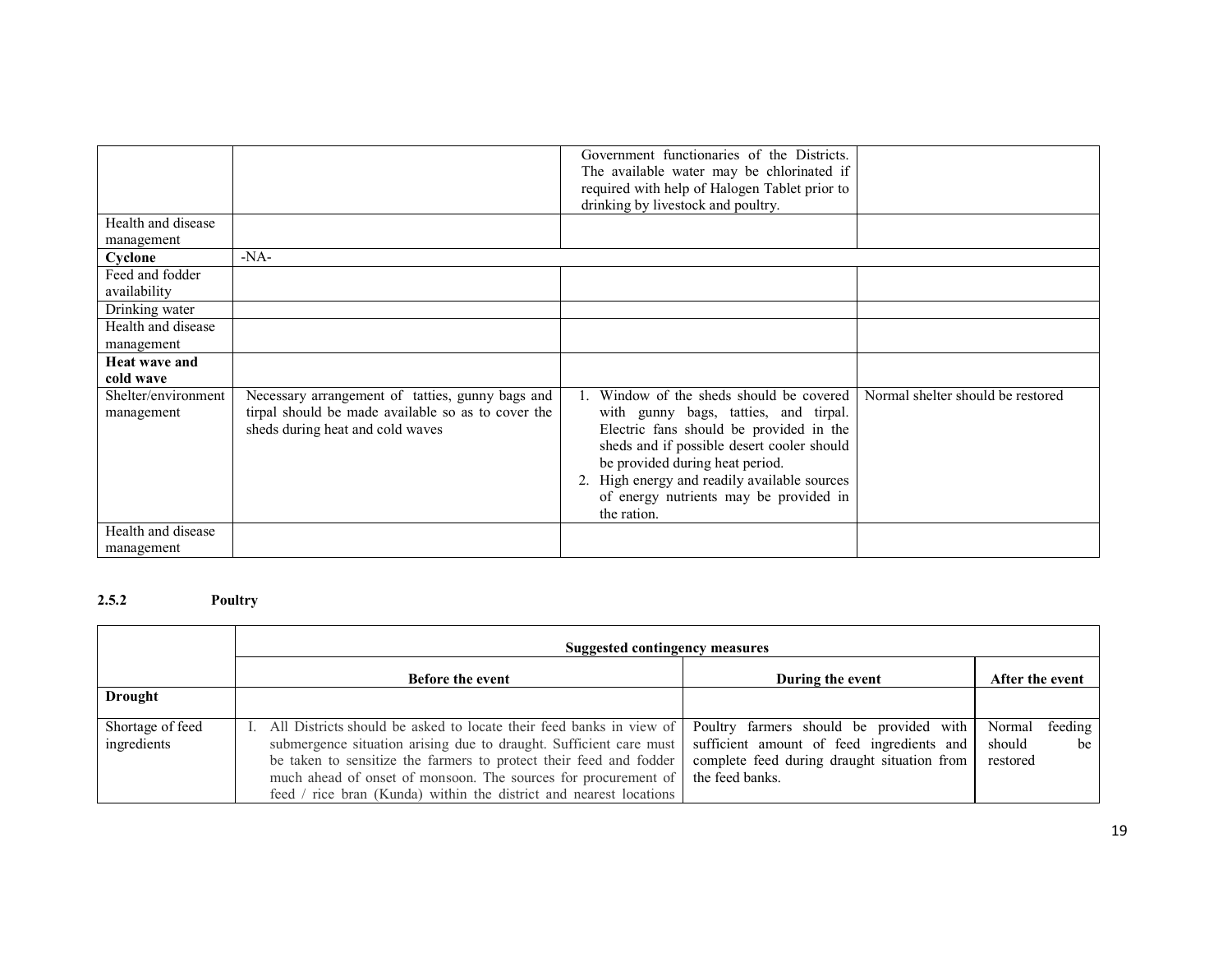|                                  | should be identified, and the suppliers kept informed about the<br>emergency situation, which might require action at their level for<br>production and supply to the identified areas within the shortest<br>possible time.<br>II. The district authorities of Animal Husbandry Department should<br>chalk out a complete programme to cater to feed the poultry birds.                                                                                                                                                                                                                                                                                                                                                                                                                 |                                                                                                                                                                                                                                                                                                                                                   |                                         |
|----------------------------------|------------------------------------------------------------------------------------------------------------------------------------------------------------------------------------------------------------------------------------------------------------------------------------------------------------------------------------------------------------------------------------------------------------------------------------------------------------------------------------------------------------------------------------------------------------------------------------------------------------------------------------------------------------------------------------------------------------------------------------------------------------------------------------------|---------------------------------------------------------------------------------------------------------------------------------------------------------------------------------------------------------------------------------------------------------------------------------------------------------------------------------------------------|-----------------------------------------|
| Drinking water                   | Necessary arrangement for water storage should be made. Hand<br>pumps should be installed around the sheds. Sufficient quantity of<br>electrolytes should be ensured.                                                                                                                                                                                                                                                                                                                                                                                                                                                                                                                                                                                                                    | All the affected poultry should have an access<br>to clean drinking water. Arrangements are<br>required to be made in this regard with the<br>help of concerned Government functionaries<br>of the Districts.                                                                                                                                     | Normal drinking<br>water restored       |
| Health and disease<br>management |                                                                                                                                                                                                                                                                                                                                                                                                                                                                                                                                                                                                                                                                                                                                                                                          |                                                                                                                                                                                                                                                                                                                                                   |                                         |
| <b>Floods</b>                    |                                                                                                                                                                                                                                                                                                                                                                                                                                                                                                                                                                                                                                                                                                                                                                                          |                                                                                                                                                                                                                                                                                                                                                   |                                         |
| Shortage of feed<br>ingredients  | All Districts should be asked to locate their feed banks in view of<br>submergence situation arising due to flood. Sufficient care must be<br>taken to sensitize the farmers to protect their feed much ahead of<br>onset of monsoon. The sources for procurement of feed / rice bran<br>(Kunda) within the district and nearest locations should be<br>identified, and the suppliers kept informed about the emergency<br>situation, which might require action at their level for production<br>and supply to the identified areas within the shortest possible time.<br>The poultry farmers should be trained regarding shifting of birds<br>П.<br>before flood. For shifting of poultry birds to safer places, the farmer<br>should be educated to make suitable cages from bamboos. | Sufficient quantity of feeds stored in the feed<br>banks should be made available to the poultry<br>farmers.                                                                                                                                                                                                                                      | Normal<br>feeding<br>should be restored |
| Drinking water                   | Prior to the onset of monsoon tube wells should be installed in the<br>Т.<br>villages and near to the poultry farms so as to provide underground<br>water during flood.                                                                                                                                                                                                                                                                                                                                                                                                                                                                                                                                                                                                                  | All the affected poultry should have an access<br>to clean drinking water. Arrangements are<br>required to be made in this regard with the<br>help of concerned Government functionaries<br>of the Districts. The available water may be<br>chlorinated if required with help of Halogen<br>Tablet prior to drinking by livestock and<br>poultry. | Normal drinking<br>water restored       |
| Health and disease<br>management |                                                                                                                                                                                                                                                                                                                                                                                                                                                                                                                                                                                                                                                                                                                                                                                          |                                                                                                                                                                                                                                                                                                                                                   |                                         |
| Cyclone                          |                                                                                                                                                                                                                                                                                                                                                                                                                                                                                                                                                                                                                                                                                                                                                                                          |                                                                                                                                                                                                                                                                                                                                                   |                                         |
|                                  | $-NA-$                                                                                                                                                                                                                                                                                                                                                                                                                                                                                                                                                                                                                                                                                                                                                                                   |                                                                                                                                                                                                                                                                                                                                                   |                                         |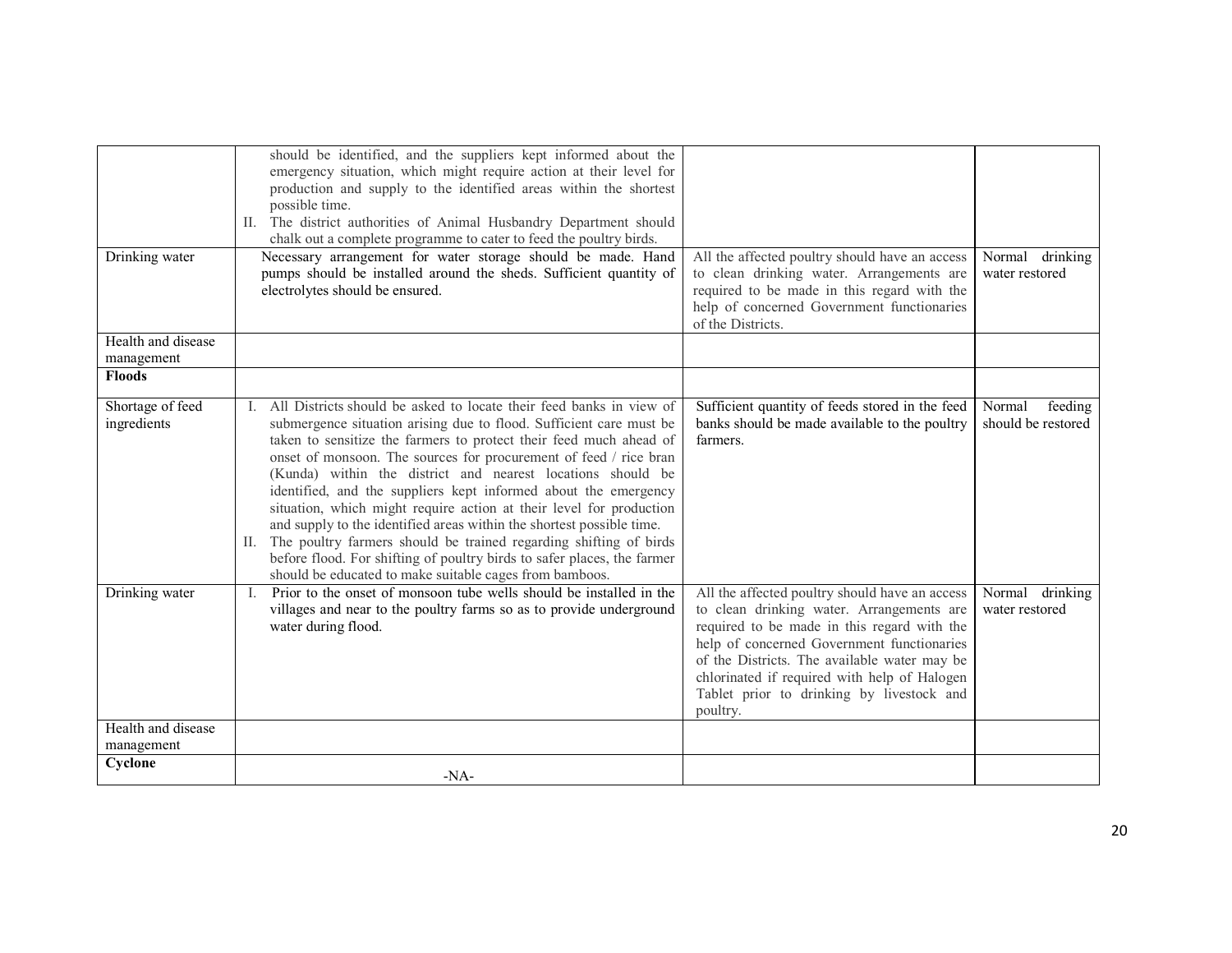| Shortage of feed<br>ingredients   |                                                                                                                                         |                                                                                                                                                                                                                                                                                                                        |                                      |
|-----------------------------------|-----------------------------------------------------------------------------------------------------------------------------------------|------------------------------------------------------------------------------------------------------------------------------------------------------------------------------------------------------------------------------------------------------------------------------------------------------------------------|--------------------------------------|
| Drinking water                    |                                                                                                                                         |                                                                                                                                                                                                                                                                                                                        |                                      |
| Health and disease<br>management  |                                                                                                                                         |                                                                                                                                                                                                                                                                                                                        |                                      |
| <b>Heat wave and</b><br>cold wave |                                                                                                                                         |                                                                                                                                                                                                                                                                                                                        |                                      |
| Shelter/environment<br>management | Necessary arrangement of tatties, gunny bags and tirpal should be made<br>available so as to cover the sheds during heat and cold waves | 1. Window of the sheds should be covered<br>with gunny bags, tatties, and tirpal. Electric<br>fans should be provided in the sheds and if<br>possible desert cooler should be provided<br>during heat period.<br>2. High energy and readily available sources<br>of energy nutrients may be provided in the<br>ration. | Normal shelter<br>should be restored |
| Health and disease<br>management  |                                                                                                                                         |                                                                                                                                                                                                                                                                                                                        |                                      |

#### 2.5.3 Fisheries

|                                                             | <b>Suggested contingency measures</b> |                  |                 |
|-------------------------------------------------------------|---------------------------------------|------------------|-----------------|
|                                                             | <b>Before the event</b>               | During the event | After the event |
| 1) Drought                                                  |                                       |                  |                 |
| A. Capture                                                  |                                       |                  |                 |
| Marine                                                      |                                       |                  |                 |
| Inland                                                      |                                       |                  |                 |
| (i) Shallow water depth due to<br>insufficient rains/inflow |                                       |                  |                 |
| (ii) Changes in water quality                               |                                       |                  |                 |
| <b>B.</b> Aquaculture                                       |                                       |                  |                 |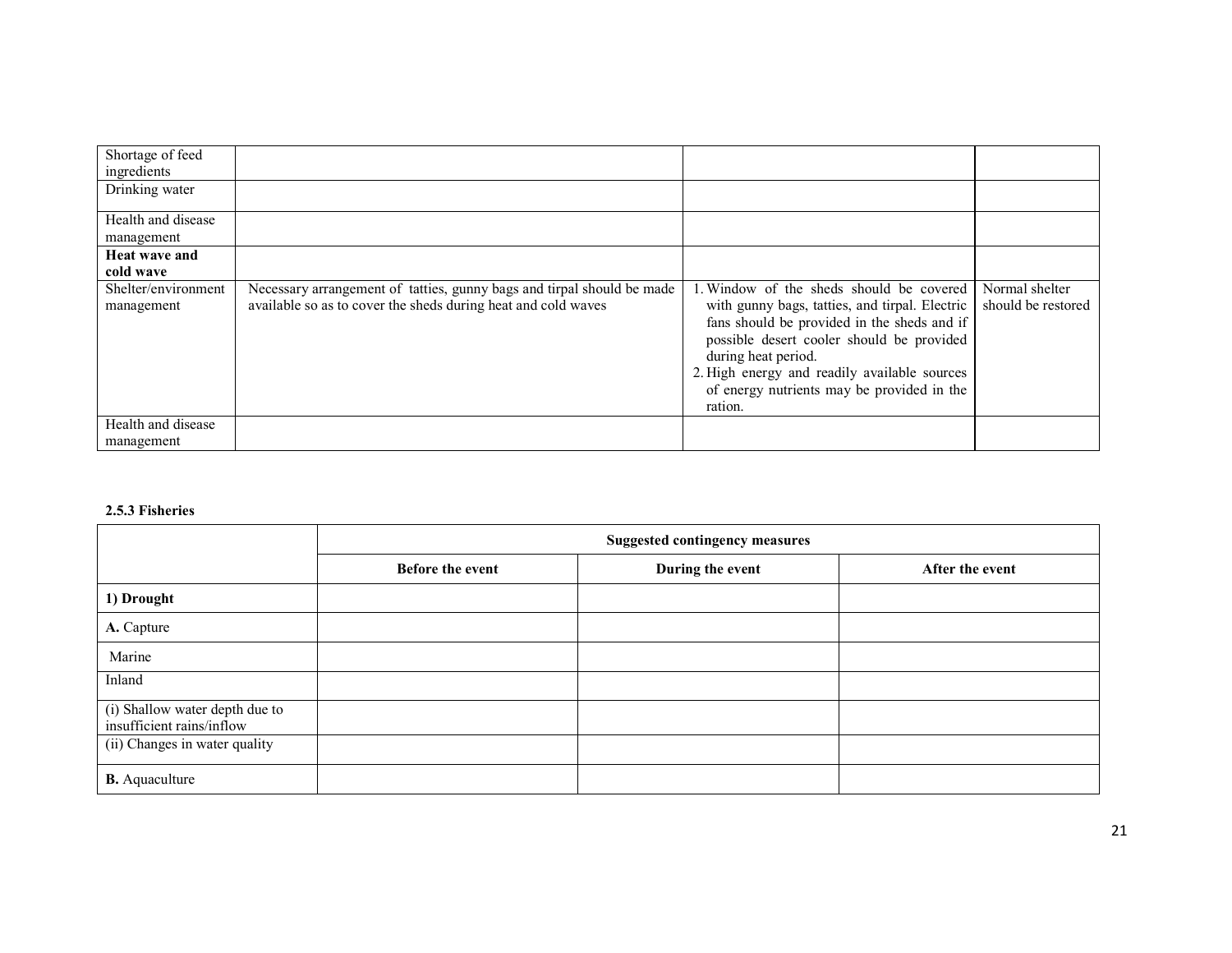| (i) Shallow water in ponds due to<br>insufficient rains/inflow          | Further increase the depth of ponds, store<br>the fish stock in 1 & 2 ponds only.                                     | Sell the big fishes and keep the smaller<br>fishes in one tank.                                          | Stock the young fishes in different tanks,<br>species wise.                                                                                            |
|-------------------------------------------------------------------------|-----------------------------------------------------------------------------------------------------------------------|----------------------------------------------------------------------------------------------------------|--------------------------------------------------------------------------------------------------------------------------------------------------------|
| (ii) Impact of salt load build up in<br>ponds / change in water quality | Continuously add some water from tube<br>well/water source in fish ponds                                              | Do not allow the water level to go below<br>3.5 feet in fish ponds.                                      | Stock the young fishes in different tanks<br>and keep the water between<br>3.5 and 6.0 feet.                                                           |
| 2) Floods                                                               |                                                                                                                       |                                                                                                          |                                                                                                                                                        |
| A. Capture                                                              |                                                                                                                       |                                                                                                          |                                                                                                                                                        |
| Marine                                                                  |                                                                                                                       |                                                                                                          |                                                                                                                                                        |
| Inland                                                                  |                                                                                                                       |                                                                                                          |                                                                                                                                                        |
| (i) No. of boats / nets/damaged                                         |                                                                                                                       |                                                                                                          |                                                                                                                                                        |
| (ii) No.of houses damaged                                               |                                                                                                                       |                                                                                                          |                                                                                                                                                        |
| (iii) Loss of stock                                                     |                                                                                                                       |                                                                                                          |                                                                                                                                                        |
| (iv) Changes in water quality                                           |                                                                                                                       |                                                                                                          |                                                                                                                                                        |
| (v) Health and diseases                                                 |                                                                                                                       |                                                                                                          |                                                                                                                                                        |
| <b>B.</b> Aquaculture                                                   |                                                                                                                       |                                                                                                          |                                                                                                                                                        |
| (i) Inundation with flood water                                         | Boundaries/Bundhs with height >6 feet<br>may be made around fish ponds, will<br>restrict, escape of fishes from ponds | Netout and stock the fishes in one big<br>tanks and make the bundh $>6$ feet height<br>around the ponds. | Remove the bundh separately and release<br>the fishes, species-wise in tanks.                                                                          |
| (ii) Water contamination and<br>changes in water quality                | Add more fresh water in each tank (tube<br>well/canal), grow aquatic weeds.                                           | Repeatedly filter and recirculate water<br>from stocking tanks                                           | Filter, recirculate and add new fresh<br>water every week, will decrease fish<br>mortality.                                                            |
| (iii) Health and diseases                                               | Treat the pond water with $KmNO4$ ( $\ddot{a}$ ) 10<br>ppm in each fish tanks. Add new fresh<br>water periodically.   | Disinfect fish ponds with $KMnO_4$ (a)<br>10g/10,000 liter water fortnightly.                            | Treatment with KmNO <sub>4</sub> must continue<br>for one month even after flood situation<br>is out. Remove the highly infected fishes<br>from ponds. |
| (iv) Loss of stock and inputs<br>(feed, chemicals etc)                  | Store the inputs at safer places.                                                                                     | Move stock and inputs to safer places<br>and acquire fresh stock in shortage.                            | Retain the normal arrangements.                                                                                                                        |
| (v) Infrastructure damage (pumps,                                       | Make alternate arrangements according                                                                                 | maintenance/repairing<br>of<br>Proper<br>damaged infrastructure or make new                              | maintenance/repairing<br>of<br>Proper                                                                                                                  |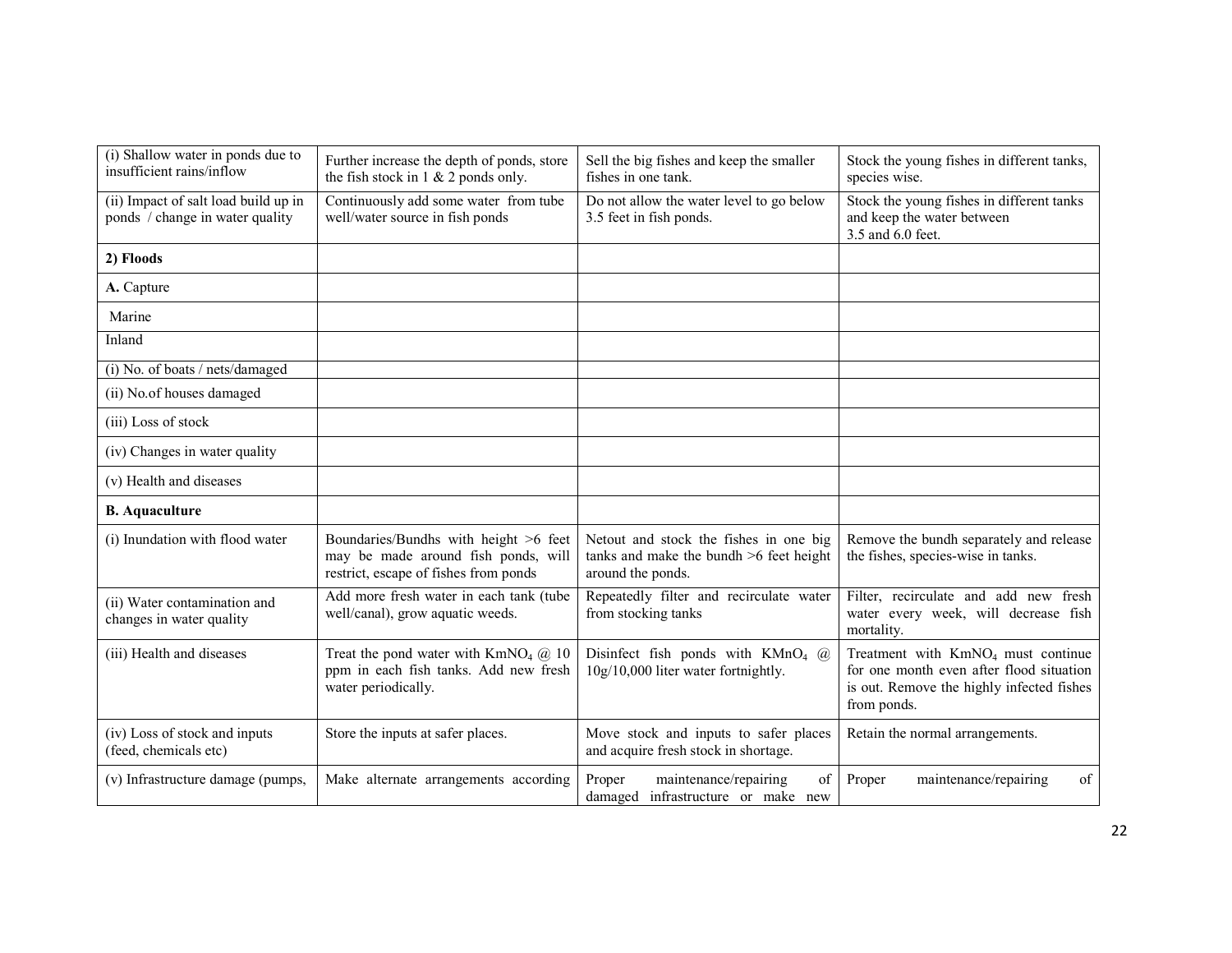| aerators, huts etc)                                                   | to the anticipated conditions                                            | arrangements.                                                              | damaged infrastructure.                                                    |
|-----------------------------------------------------------------------|--------------------------------------------------------------------------|----------------------------------------------------------------------------|----------------------------------------------------------------------------|
| 3. Cyclone / Tsunami                                                  |                                                                          |                                                                            |                                                                            |
| A. Capture                                                            |                                                                          |                                                                            |                                                                            |
| Marine                                                                |                                                                          |                                                                            |                                                                            |
| (i) Average compensation paid<br>due to loss of fishermen lives       |                                                                          |                                                                            |                                                                            |
| (ii) Avg. no. of boats /<br>nets/damaged                              |                                                                          |                                                                            |                                                                            |
| (iii) Avg. no. of houses damaged                                      |                                                                          |                                                                            |                                                                            |
| Inland                                                                |                                                                          |                                                                            |                                                                            |
| B. Aquaculture                                                        |                                                                          |                                                                            |                                                                            |
| (i) Overflow / flooding of ponds                                      |                                                                          |                                                                            |                                                                            |
| (ii) Changes in water quality<br>(fresh water / brackish water ratio) |                                                                          |                                                                            |                                                                            |
| (iii) Health and diseases                                             |                                                                          |                                                                            |                                                                            |
| (iv) Loss of stock and inputs<br>(feed, chemicals etc)                |                                                                          |                                                                            |                                                                            |
| (v) Infrastructure damage (pumps,<br>aerators, shelters/huts etc)     |                                                                          |                                                                            |                                                                            |
| 4. Heat wave and cold wave                                            |                                                                          |                                                                            |                                                                            |
| A. Capture                                                            |                                                                          |                                                                            |                                                                            |
| Marine                                                                |                                                                          |                                                                            |                                                                            |
| Inland                                                                |                                                                          |                                                                            |                                                                            |
| <b>B</b> . Aquaculture                                                |                                                                          |                                                                            |                                                                            |
| (i) Changes in pond environment<br>(water quality)                    | Keep the ponds water fresh by adding<br>fresh tubewell water, regularly. | Showering the water in air and add fresh<br>tube-well water, periodically. | During heat waves, showering is must<br>and also tubewell water. In winter |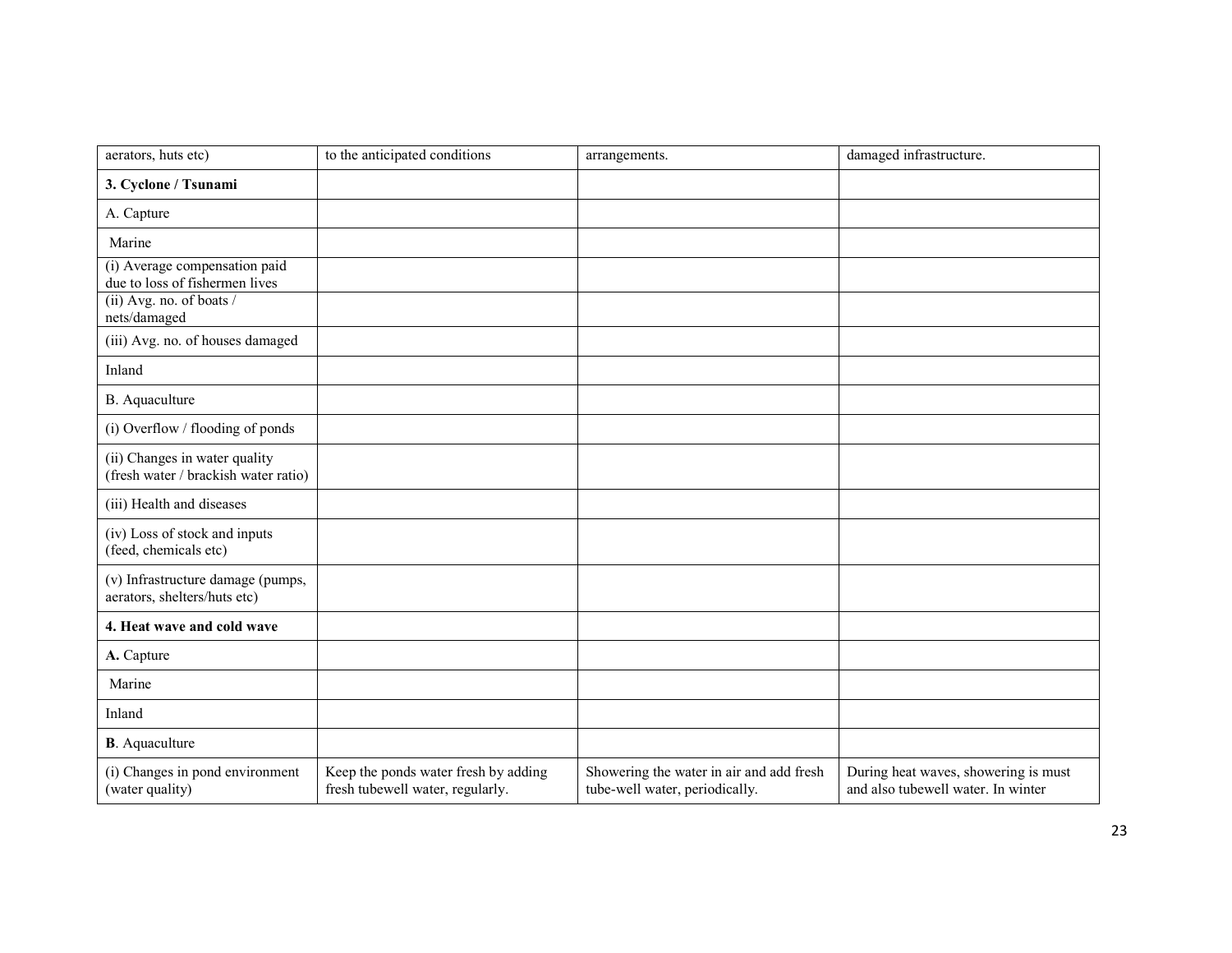|                                       |                                                               |                                                                                  | continue adding of tubewell water with<br>$KmNO4$ .                                                                                                |
|---------------------------------------|---------------------------------------------------------------|----------------------------------------------------------------------------------|----------------------------------------------------------------------------------------------------------------------------------------------------|
| (ii) Health and Disease<br>management | Treatment of KMNO4 $@$ 10 ppm.<br>Sale out the bigger fishes. | Treatment of KmNO4 $@$ 10 ppm.<br>Dump the fishes which were heavily<br>infected | Disinfection with $KmNO4$ continues.<br>Sale out all the fishes except, infected<br>ones.<br>Dump the infected fishes in a ditch in the<br>ground. |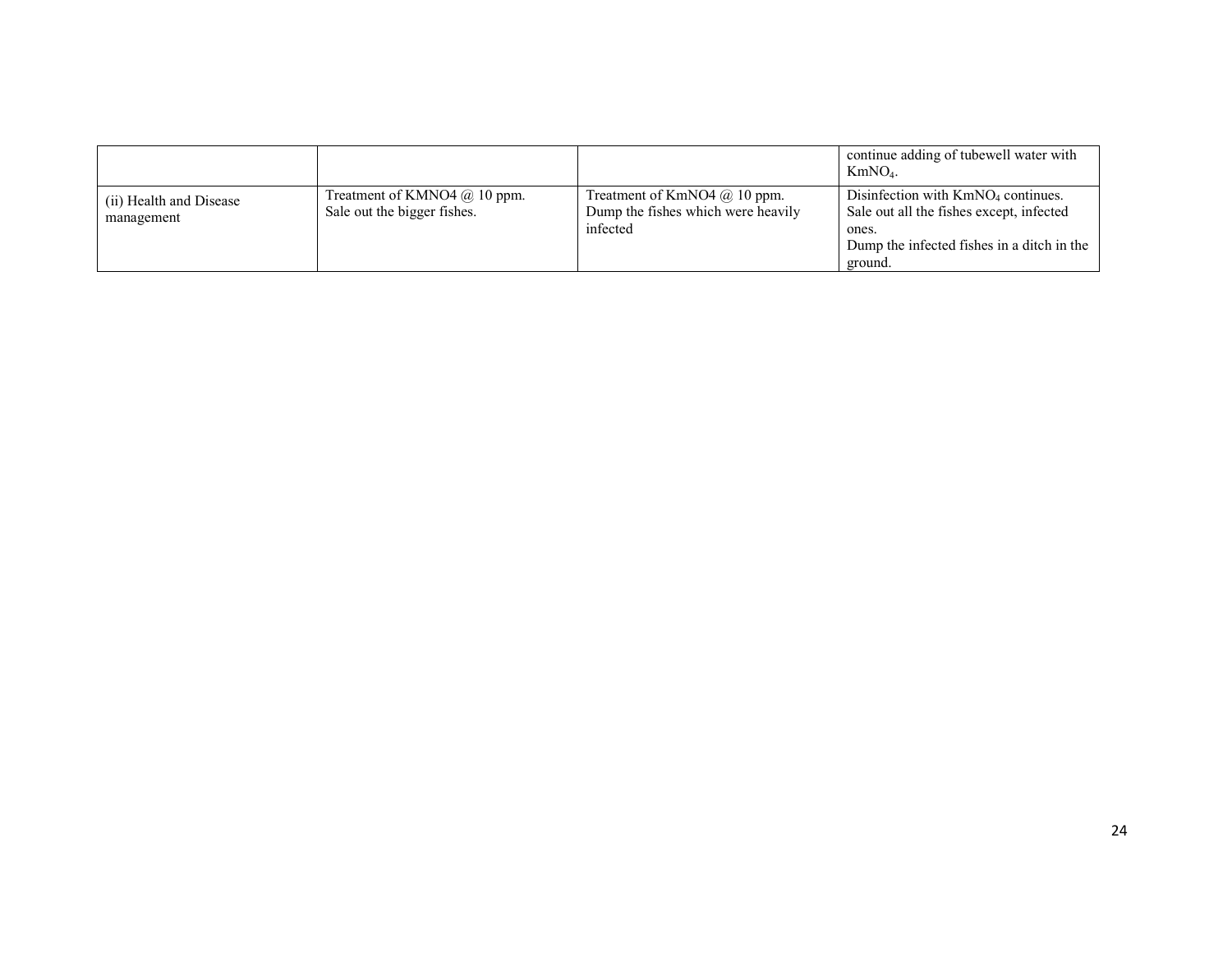

#### Annexure 1:Location map of district in the state of Haryana